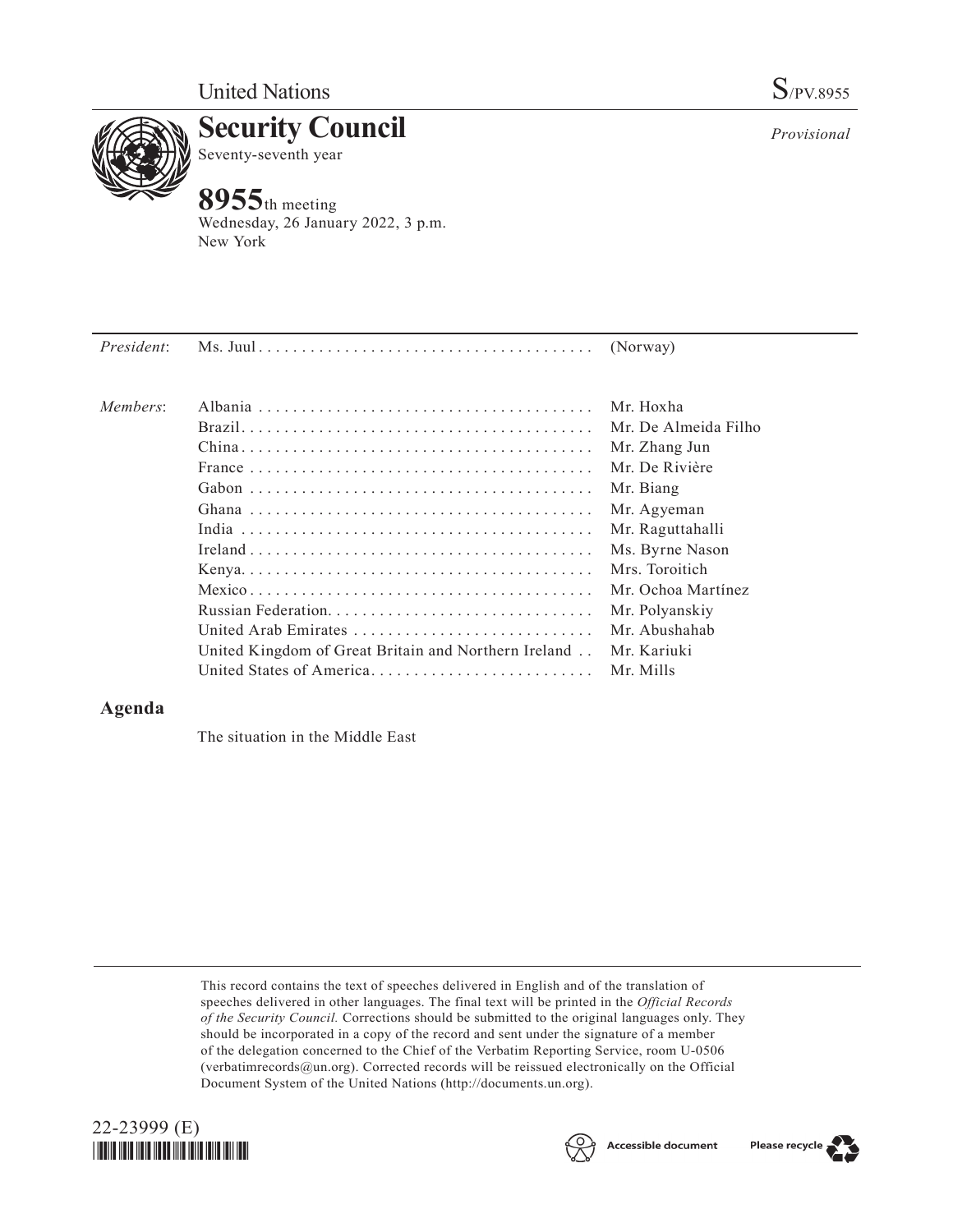*The meeting was called to order at 3.05 p.m.*

#### **Adoption of the agenda**

*The agenda was adopted.*

## **The situation in the Middle East**

**The President**: In accordance with rule 37 of the Council's provisional rules of procedure, I invite the representatives of the Islamic Republic of Iran, the Syrian Arab Republic and Turkey to participate in this meeting.

In accordance with rule 39 of the Council's provisional rules of procedure, I invite the following briefers to participate in this meeting: Mr. Geir Pedersen, Special Envoy of the Secretary-General for Syria, and Ms. Thuraya Hijazi, Director of the Release Me project in northern Syria.

The Security Council will now begin its consideration of the item on its agenda.

Recalling the Security Council's latest note by the President (S/2017/507) on its working methods, I wish to encourage all speakers, both members and non-members of the Council, to deliver their statements in five minutes or less. Note 507 also encourages briefers to be succinct and to focus on key issues. In that spirit, briefers are further encouraged to limit their initial remarks to between seven and 10 minutes. Everyone is also encouraged to wear a mask at all times, including while delivering remarks.

I now give the floor to Mr. Pedersen.

**Mr. Pedersen**: I thank you, Madam President. It is a pleasure to be back here in New York in person and to be able to greet everyone.

Let me at the outset stress that Syrians continue to suffer deeply and that the violence in Syria is indeed continuing. This past month alone has seen air strikes in Idlib that reportedly killed civilians and damaged civilian infrastructure; mutual shelling across front lines; a flare-up of hostilities in the north-east; attacks with improvised explosive devices that killed civilians in northern Syria; air strikes attributed to Israel damaging the port of Latakia; continued violence in the south; a growing number of security incidents related to drug smuggling; and attacks by the Islamic State in Iraq and the Levant (ISIL), including on civilians and humanitarian actors, in north-eastern and central Syria.

In recent days, as we have seen on the news, there has been an unprecedented attempt at a prison break by thousands of detainees with suspected ISIL affiliation in Hasakah, sparking clashes with air strikes from the United States-led Global Coalition against Daesh in support of the Syrian Democratic Forces on the ground. There have reportedly been dozens of fatalities. We understand that in the past few hours the Syrian Democratic Forces have taken back control, and all or most of the ISIL fighters seem to have surrendered. However, the situation is still unfolding. We remain very concerned about the safety and security of the civilians caught up in this situation, many of whom have been displaced. UNICEF drew attention to reports of ISIL members being holed up in dormitories for minors, putting hundreds of children in detention at risk. Even if this particular ISIL uprising may have been quashed, the episode brings back terrible memories of the prison breaks that fuelled the original rise of ISIL in 2014 and 2015. I see it as a clear message to us all of the importance of uniting to combat the threat of internationally proscribed terrorist groups and of resolving the broader conflict in which terrorism inevitably thrives.

We must remember in that context that the tragedy of the Syrian people is only deepening. Fourteen million civilians now need humanitarian assistance. More than 12 million remain displaced and many are right now facing freezing winter conditions. Tens of thousands are detained, abducted or missing. Syria's economy has collapsed. Criminality and smuggling are flourishing. There are also reports of young people seeking any opportunity to leave the country, sometimes falling prey to traffickers and warlords. Education is fragmented and severely degraded, as indeed are institutions and infrastructure across the board. The country remains de facto divided, and society is deeply fractured. Syrians see no concrete progress towards a political solution. Despite the continued violence and suffering, it is also clear that there is a strategic stalemate. There have been no shifts in the front lines for nearly two years. It is clear that no existing actor or group of actors can determine the trajectory or outcome of the conflict, and indeed that a military solution remains an illusion.

I have continued to engage widely on these realities, including in visits this past month to Tehran and Doha, and in a meeting with the Syrian Negotiations Commission. On Monday, I briefed a meeting of Foreign Ministers in the European Union Foreign Affairs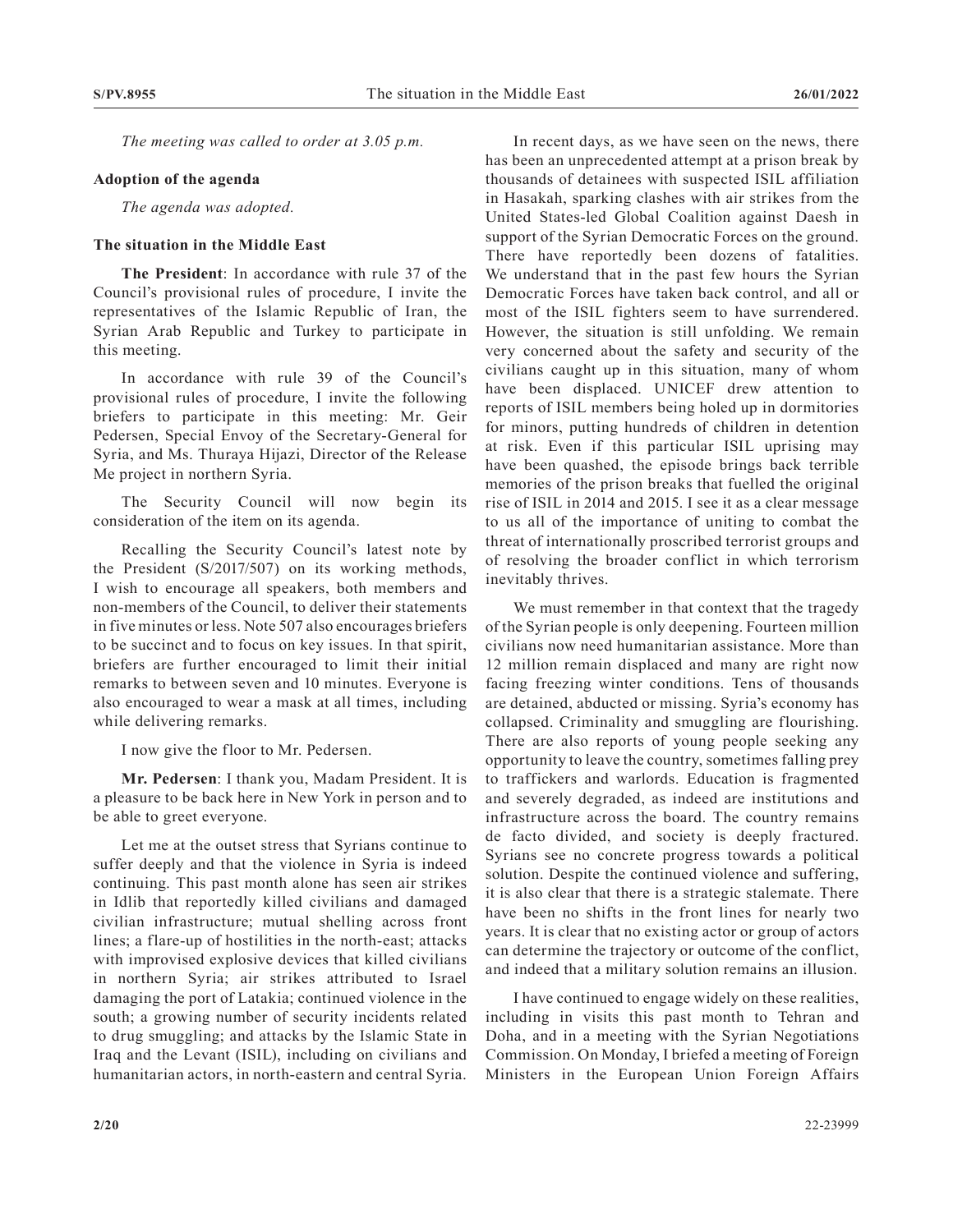Council. In addition, in late December Ms. Khawla Matar, Deputy Special Envoy for Syria, attended an Astana format meeting where she met senior officials from Russia, Turkey and Iran, the Syrian Government and opposition and regional observers. She also participated in a meeting of the Working Group on the Release of Detainees/Abductees, Handover of Bodies and Identification of Missing Persons. Participants in that meeting made some positive proposals, ideas that if implemented would mark some genuine progress on this file. But what is absolutely needed now is to follow up on those ideas, as we are urging all stakeholders to do.

More broadly, I am calling anew for serious diplomatic discussions on a range of steps that could begin to impact the conflict dynamics, build some trust and confidence between and among Syrians and international stakeholders, and make progress step by step, step for step, within the framework of resolution 2254 (2015). I have been convening senior officials from key stakeholders in bilateral consultations in Geneva. The Syrian Government and the Syrian Negotiations Commission are of course invited to Geneva for those consultations, and I hope to engage them further soon. Meanwhile, following consultations in December with Russia, the European Union, Turkey and Qatar, in January I consulted the League of Arab States, Germany, France, Italy, the United Kingdom and the United States in Geneva. I will be continuing the consultations with additional interlocutors in the coming period. This is a rolling process in which it will be necessary to revert to interlocutors repeatedly over time.

My question for all the interlocutors is the same: can they identify not only what they demand, but also what they are prepared to put on the table in exchange for steps from the other side? Frankly, I welcome fresh ideas from any quarter that could bring about action on issues such as detainees, abductees and missing persons; humanitarian assistance and early recovery, building on the progress made in adopting and continuing to implement resolution 2585 (2021); the conditions for safe, dignified and voluntary refugee returns; restoring socioeconomic conditions — which, as the Council is aware, have collapsed after more than a decade of war and conflict, corruption, mismanagement, the Lebanese financial crisis, the coronavirus disease and, indeed, sanctions. Solidifying calm throughout Syria and interim stabilization is of course a key aspect as is,

at the same time, cooperating in countering terrorism. Then there are also what I call diplomatic issues.

In time, I hope that we can begin to identify and agree on incremental, reciprocal, mutual, realistic, precise and verifiable steps that could be taken in parallel in areas such as these. That would build trust and confidence, make an impact on the suffering of the Syrian people and help to move the political process forward. Our goal remains to create the kind of safe, calm, neutral environment where a constitutional process could take hold, and ultimately where elections can take place administered under United Nations supervision, as envisaged in resolution 2254 (2015). All of this would be in the context of respecting and restoring Syria's sovereignty, unity and territorial integrity and enabling the Syrians to determine their own future. As part of that, I am actively engaged in seeking to reconvene the Syrian-led and -owned and United Nations-facilitated Constitutional Committee. The Committee's work so far remains disappointing. The present challenge is to ensure that the delegations not only submit constitutional texts but are prepared to revise them in the light of the discussions to try to find some common ground or at least to narrow their differences. We need a productive drafting process, according to the Committee's mandate. Let me remind the Council that as outlined in its terms of reference, the Committee must work expeditiously and continuously to produce results and make continued progress.

I am continuing to engage, including with both co-Chairs, in an effort to produce a clear understanding, and some ideas have been floated. I am ready to convene a seventh session of the Constitutional Committee in Geneva as soon as understandings are in place. It remains my wish that we could then have several sessions in the months ahead and indeed do serious work. When we have the agreement of the co-Chairs, we will of course brief the civil-society Middle Third in preparation for a seventh session.

You will be pleased to know, Madam President, that from here I will fly to Oslo to meet with the Syrian Women's Advisory Board. I thank the Ministry for Foreign Affairs of Norway for its kind and generous invitation to the Board, as well as the Norwegian Centre for Conflict Resolution and UN-Women for their logistical support. The members of the Syrian Women's Advisory Board continue to advise me on a broad range of questions related to the crisis in Syria and its resolution. Their suggestions are serious and practical.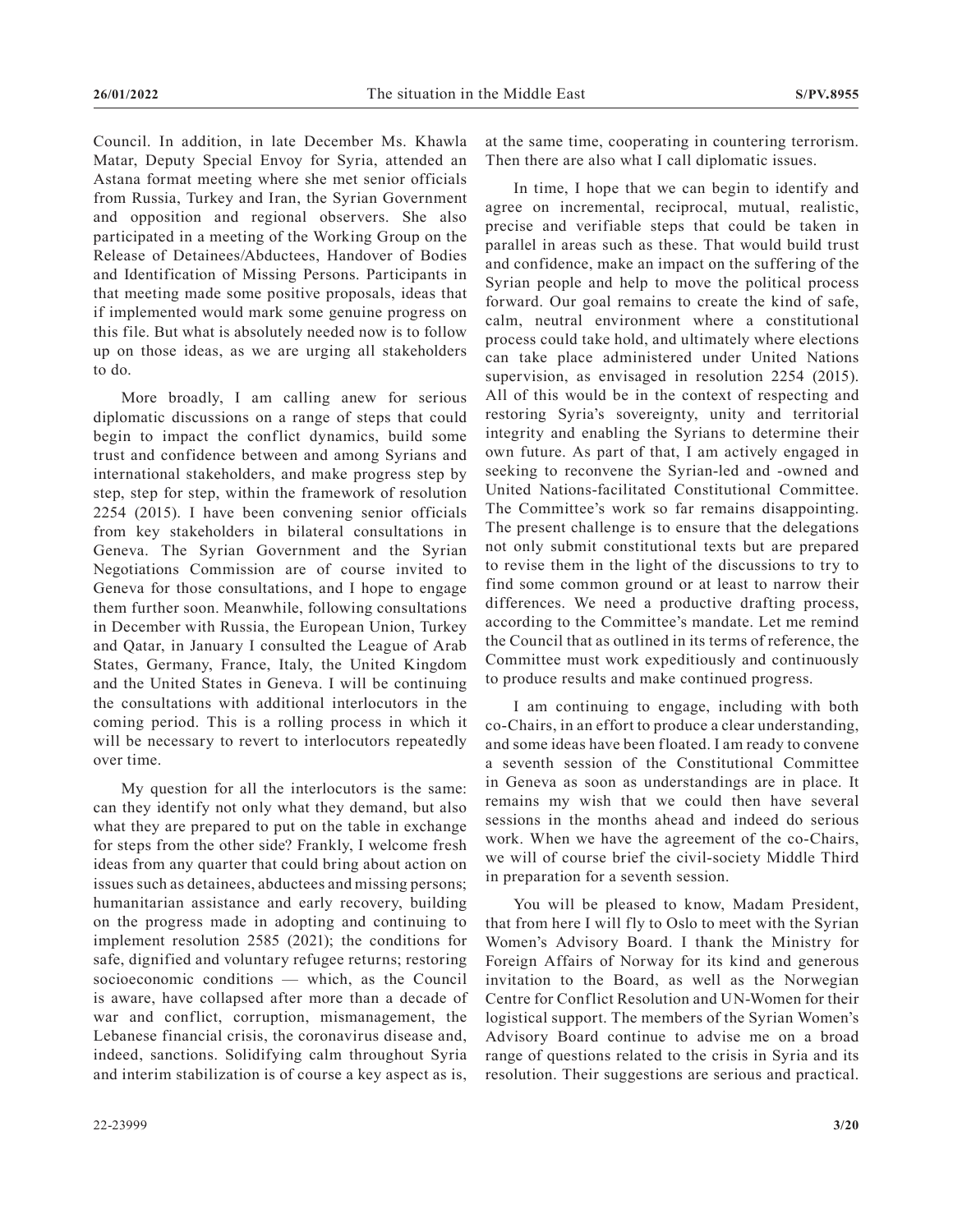My team also continues to engage Syrian women more broadly, and I value their contributions to resolving the conflict. We equally look forward in the coming weeks to convening participants in Geneva through the Civil Society Support Room. We are also continuing our constant engagement with a diverse group of civilsociety actors through a dedicated digital platform.

I can promise the Council that I will continue to spare no effort to engage the Syrian Government and the opposition, all sectors of Syrian society  $-$  men and women — and all key international stakeholders, in pursuit of my mandate in line with resolution 2254 (2015). It is an enormous challenge to make real progress that can make a difference to the Syrian people, but that is what we must do. I will therefore need everyone's guidance and support.

**The President**: I thank Mr. Pedersen for his briefing.

I now give the floor to Ms. Hijazi.

**Ms. Hijazi** (*spoke in Arabic*): My name is Thuraya Hijazi. I am a feminist and political activist and the Director of the Release Me project in north-western Syria, which works to empower women survivors of violence and to develop local peace programmes. I am also a former detainee in the Syrian regime's prisons. Today I want to attempt to convey the voices of women in my country because, as the Security Council is aware, we will soon mark 11 years since the beginning of the Syrian revolution, which has become a deep-rooted crisis, notwithstanding the repeatedly frustrated attempts of all Syrians to realize their dream of bringing about political change. The Syrian regime, which is still holding steady owing to unconditional support from Russia and Iran, has yet to be held accountable, while the international community remains silent. Meanwhile, as a result of international interventions, the Syrian opposition has been unable to restructure itself in order to be able to present itself as an alternative to the regime.

It is the country's entire people who are paying the price throughout Syria. Syria today has become four Syrias, each of them a large detention centre imprisoning those living within it. Ninety per cent of Syrians live below the poverty line and 60 per cent suffer from food insecurity. There are 9 million Syrians living outside the areas controlled by the regime, and 5.6 million Syrians are in need of humanitarian aid and relief mechanisms, which the Security Council constantly politicizes. In addition, there are more than

2.4 million children in Syria not enrolled in school, and approximately 40 per cent of them are girls who make up one of the country's most vulnerable groups. We can only imagine what future awaits them.

Despite every effort, especially those of the Special Envoy for Syria, the Security Council has so far failed to find a political solution to the Syrian issue. As a result, Syria has become a humanitarian tragedy, held hostage and subject to regional and international conflicts, which has made us Syrians lose hope for a just political solution. That is reflected in the fact that the areas of influence in Syria's de facto geographic divisions are backed by certain countries that are granted immunity for all violations of international humanitarian law. We know that the de facto Powers, having achieved organizational, administrative and military progress, want a future political solution that guarantees their control and gains in the areas under their influence. We also know that the Council is aware that Russia and some Arab regimes have made attempts to normalize relations with the regime despite all the atrocities it has committed against Syria and the Syrians.

We know that internationally and regionally Russia is taking advantage of the fluctuating position of the United States and the absence of European influence. It is attempting to restore and strengthen the legitimacy of the regime by highlighting certain issues and exceptions, such as the revival of the Arab Gas Pipeline and the efforts of the United Arab Emirates to encourage Syria's return to the League of Arab States, among other things. We have also listened with concern to Special Envoy Geir Pedersen's recent statements in support of normalizing relations with the regime under the pretext of so-called engagement. All of those developments have had a negative impact on the implementation of the Caesar Syria Civilian Protection Act, given the absence of alternative or economic and diplomatic measures from the international community that can contribute to achieving justice and peace in Syria.

In my capacity as a witness to Syrian women's participation in the revolution since it was launched, and to the many violations that the Syrian regime commits against women inside and outside prisons, I would like to inform the Council that women's problems are not limited to the spread of systemic violence that occurs when perpetrators cannot be deterred. They are also rooted in the United Nations reports that monitor the violence and explain the extent of its spread and impact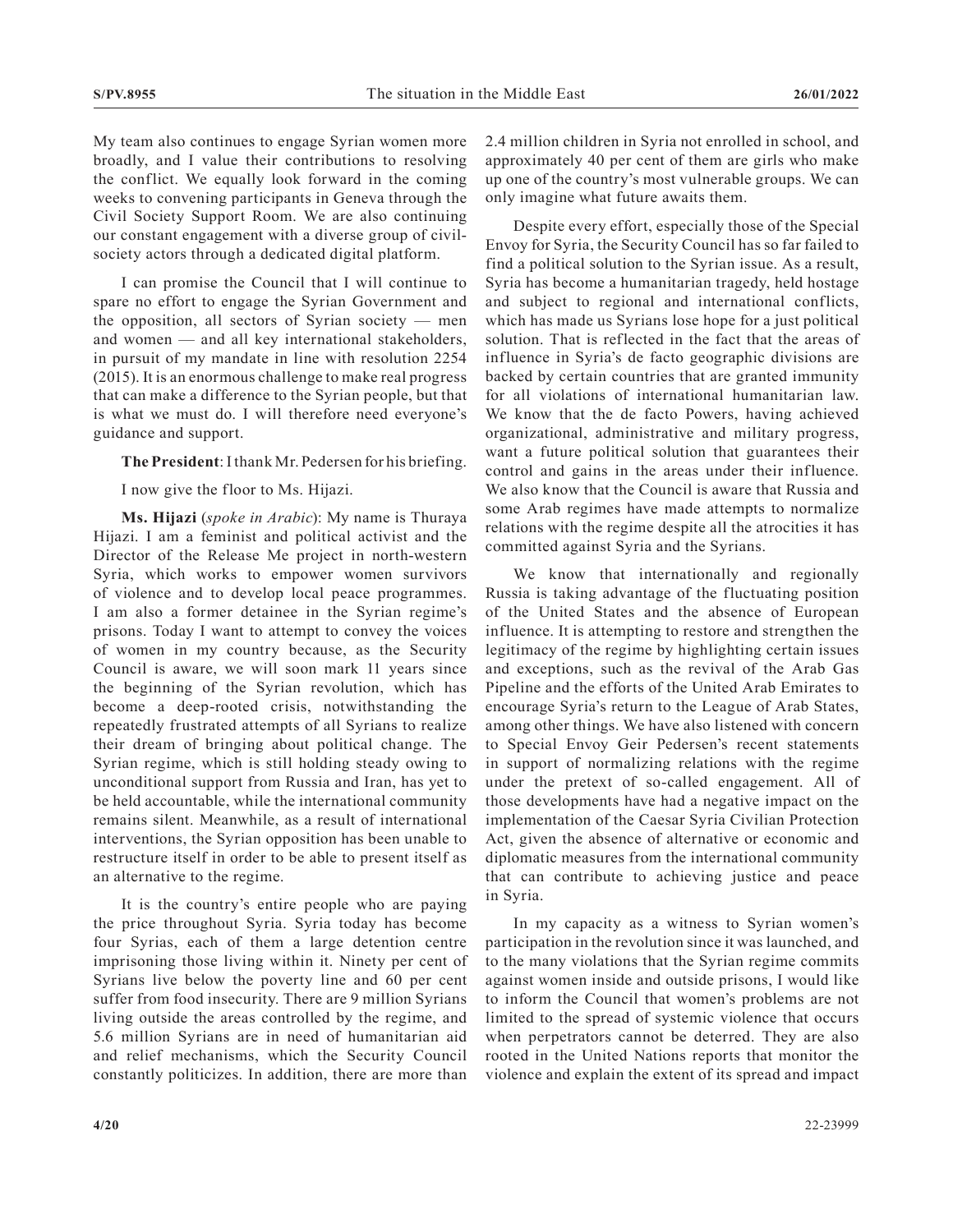on women and society but that unfortunately do not provide any action plans. They merely treat the victims as statistics.

As women politicians, we know the root causes of the abuses that women are subjected to, as well as their connection to the political economy of war and violence. We also know the impact of sexual violence on the status of women and their reproductive and political roles. We also know that the politicization of humanitarian issues by the Syrian regime and its international allies has contributed to increasing the economic and legal vulnerability of women and depriving them of education and health. If the conflict persists, Syria will become a source of extremism and a regional centre for organized crime, particularly in terms of drug smuggling, which is a major source of revenue for the regime. The camps and shelters, which already lack services, will also become spaces for the commission of every kind of violence against women and girls. Empowered by their strength and will, Syrian women seek to transcend the role of the victim of the killings, arrests, displacements and asylum-seeking they have experienced. We seek to counter all the forms of exclusion that patriarchal authorities impose on us in armed conflicts. We are trying to leverage our experiences to bring about radical change so that we can assume our role in rebuilding Syria. We therefore call on the Security Council to take the following actions.

The Council must put pressure on the Syrian regime to release detainees and uncover the fate of the forcibly disappeared without undertaking negotiations. It must adopt mechanisms to ensure that there is no normalization of relations with the regime. The Council must put pressure on the regime and the de facto Powers to allow international organizations to investigate crimes committed by force of arms and prevent impunity for the perpetrators. It must emphasize that any Syrian leadership must represent the will of the Syrian people, including young men and women, and be free from any external interference. The Council also needs to advance the political process to reach a comprehensive and sustainable political solution that includes the active participation of women, in accordance with the Geneva communiqué (S/2012/522, annex), resolution 2254 (2015) and other relevant resolutions. It should link the political solution to accountability in a way that guarantees women's rights. It should link reconstruction to a comprehensive political solution and to the voluntary and safe return of Syrian refugees. Lastly,

it should support the criminalization of all violence against women by guaranteeing a consensus-based, gender-sensitive Constitution based on all international conventions. Gender analysis and feminist policies should always be high on the negotiation agenda.

We therefore urge the Council to push for the launch of genuine negotiations under its auspices and under the umbrella of international law, and including all the countries involved in the Syrian war. Perhaps our dream of building a civil and democratic Syrian State without the Al-Assad regime or any form of tyranny may come true. Seeing the Council working hard to fulfil those demands will enable hundreds of women to be ready to participate actively in the political process and run as contenders for all positions and levels of decision-making, as we rightly deserve.

**The President**: I thank Ms. Hijazi for her briefing.

I now give the floor to those members of the Council who wish to make statements.

**Mr. Mills** (United States of America): I thank Special Envoy Pedersen for his tireless and ongoing efforts to find a political solution to this protracted and devastating conflict. My special thanks also go to Ms. Thuraya Hijazi. While their briefings can often be painful to hear and their messages are often pointed, we applaud Syrian civil-society actors like her for their courageous work. The United States also supports the engagement of the Syrian Women's Advisory Board, and we call for the implementation of resolution 1325 (2000) and the agenda on women and peace and security.

As we approach the eleventh anniversary of the Syrian uprising, the United States stands with the Syrian people and continues to advance multiple objectives in pursuit of a peaceful and lasting solution to the conflict.

The first of those objectives is sustaining the campaign of the United States and the Coalition to prevent the resurgence of the Islamic State in Iraq and the Sham (ISIS), which we view as a cornerstone of our counter-terrorism efforts in the region. The ongoing situation at the detention centre in Hasakah, which Mr. Pedersen referenced, is a stark reminder that ISIS remains a real threat.

The second objective is sustaining local ceasefires across the country, which is key to keeping the levels of violence down throughout Syria.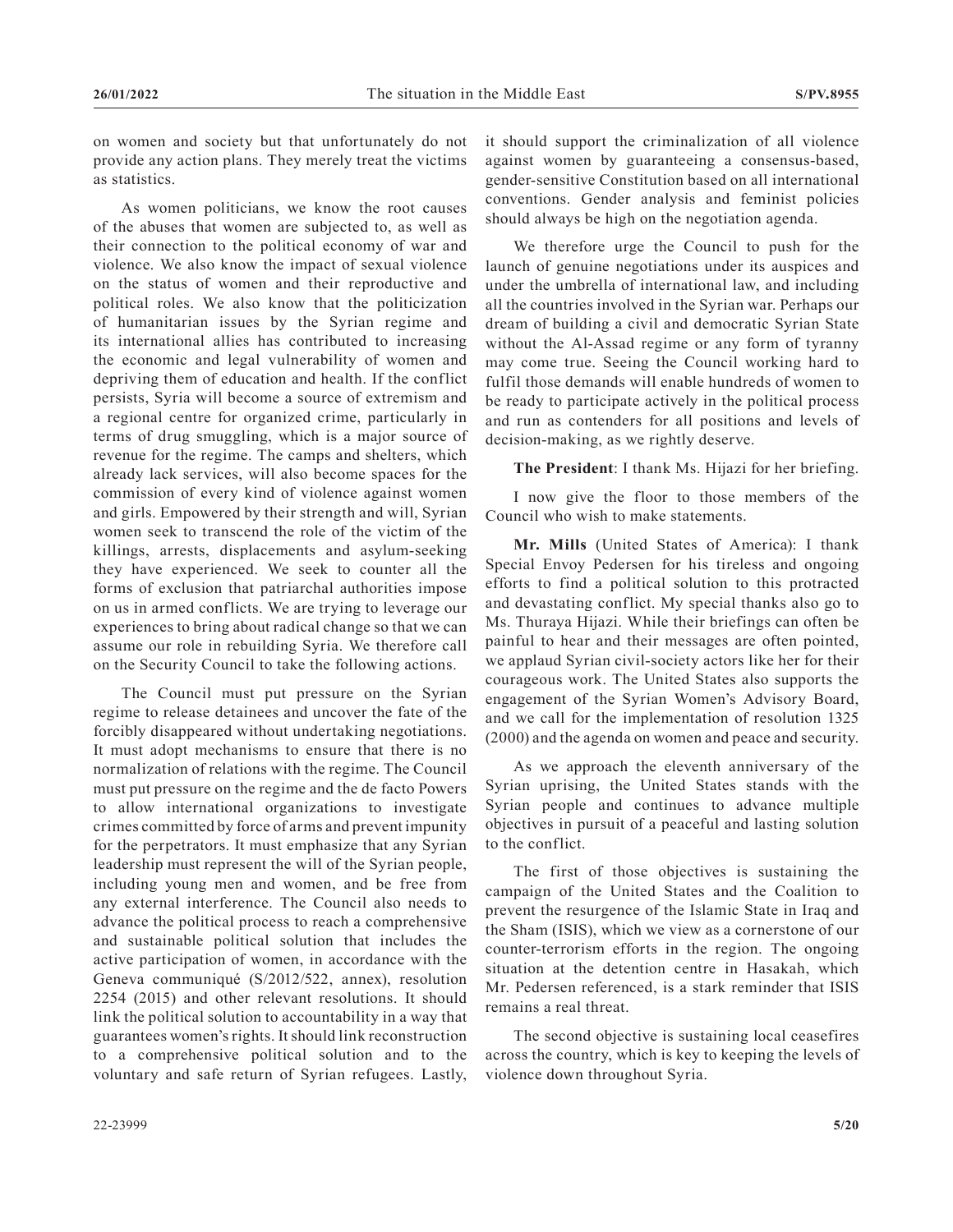Thirdly, we are working to support the expansion of full, unhindered humanitarian access throughout Syria. We will continue to urge the Security Council to not only reauthorize Bab Al-Hawa but also to reopen border crossings at Al-Yarubiyah and Bab Al-Salam to allow access for the delivery of humanitarian assistance. Those actions are essential to meeting the ever-growing emergency needs of the Syrian people across the country.

Fourthly, the United States continues to press for accountability, particularly for chemical-weapon violations, crimes against humanity and war crimes and to ensure respect for human rights.

Finally, we are working to support a Syrian-led political process, as envisioned and agreed by the Council in resolution 2254 (2015). As the Special Envoy has indicated, it is only through that inclusive political process, with the participation of the Syrian people, that we can reach a durable solution to the conflict.

We understand that some States have offered lessthan-constructive comments about the Special Envoy's efforts to advance political dialogue. The Syrian regime's Foreign Minister, Mr. Faisal Mekdad, stated publicly last week that the step-for-step model as a way to resolve the crisis in Syria was unacceptable to it. We encourage all stakeholders, especially the direct parties to the conflict, to support the Special Envoy's efforts to facilitate a political resolution to the crisis in Syria.

We share the Special Envoy's frustration at the Syrian Constitutional Committee's lack of progress and agree that any future meetings of the small drafting group should be based on an agreement between the sides on the modalities for discussing draft texts and their revisions. We are disappointed with the unwillingness of the participants from the Al-Assad regime to make progress towards that end, including in the sixth round of negotiations.

We remain deeply concerned about the tens of thousands of Syrians believed to have been arbitrarily detained or forcibly disappeared by the Al-Assad regime. We encourage Special Envoy Pedersen to focus on promoting a large-scale and unconditional release of detainees, in coordination with the Independent International Commission of Inquiry on the Syrian Arab Republic, the Office of the United Nations High Commissioner for Human Rights and the families of the missing and detained. We also ask him to do all he can to push the Al-Assad regime to provide information to

families about the status of their missing and detained loved ones.

We are alarmed by reports of repeated and continued attacks by the regime and its allies that are impacting health-care workers and medical facilities in Syria. Among the health-care professionals reportedly targeted are the workers who responded to the regime's chemical-weapon attacks in eastern Ghouta, as well as those who are trying to stop the spread of the coronavirus disease. We call on all parties to cease attacks that affect health-care workers and medical facilities and demand accountability for those acts.

We condemn the reported attacks by the Russian military in Idlib, particularly those affecting civilians and civilian infrastructure, including the bombing on 2 January that damaged a water station near Idlib, which has cut off access to water for nearly a quarter of a million Syrians. As the United Nations Deputy Regional Humanitarian Coordinator in Syria said earlier this month, the continued destruction of civilian infrastructure will only cause more civilian suffering. We urge the regime and its Russian backers to cease their attacks, particularly those impacting civilians, in this vulnerable region.

Finally, there can be no lasting peace in Syria without accountability for the regime's atrocities, some of which constitute war crimes and crimes against humanity. The United States supports efforts to collect, consolidate, preserve and analyse evidence of abuses committed in Syria. That work is critical to supporting justice and accountability efforts that will pave the way for a stable and enduring peace.

**Mr. Polyanskiy** (Russian Federation) (*spoke in Russian*): We thank the Special Envoy of the Secretary-General for Syria, Mr. Geir Pedersen, for briefing us on the situation in Syria. We also listened carefully to Ms. Thuraya Hijazi's remarks.

We support the continuation of inter-Syrian consultations in Geneva in the framework of the Constitutional Committee. We believe that there is no alternative to promoting a Syrian-led and -owned settlement process, with the support of the United Nations and without external interference or the imposition of artificial deadlines. We should point out that Damascus is prepared to do that and has confirmed its intention to go to Switzerland to participate constructively in the seventh session of the drafting commission of the Constitutional Committee. In view of that, we will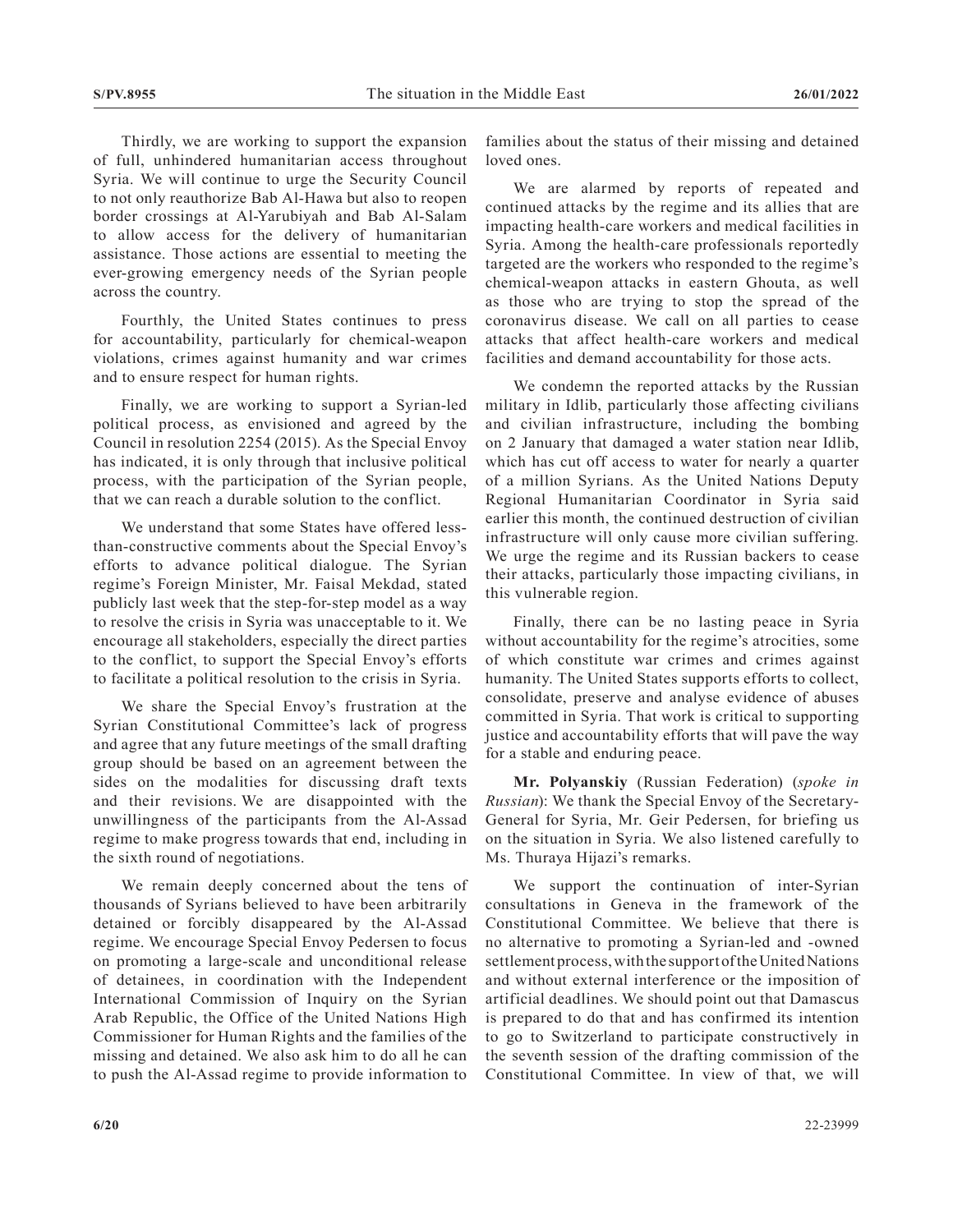continue to work with the Syrians, the Special Envoy and other stakeholders, first and foremost our Astana partners. To that end, representatives of Russia, Iran and Turkey, with the participation of interested parties, held a meeting in December 2021 in Nur-Sultan. We hope that Mr. Pedersen will also focus on convening the Constitutional Committee without getting distracted by other initiatives, especially if the Syrians themselves — the Government of the Syrian Arab Republic and the opposition — do not support them.

The efforts on the political front are all the more necessary because the situation in a number of regions in Syria remains tense. Problems persist in the areas that Damascus does not control — Idlib, the area east of the Euphrates and the zone of Turkish operations in northern Syria. We believe that long-term peace and security in Syria can be achieved only through the full restoration of the Syrian Government's sovereignty and territorial integrity, including its control of its national borders and natural resources, along with the continuation of efforts to combat terrorism.

We are deeply concerned about the reports of raids in Syria's north-east by terrorists from the Islamic State in Iraq and the Levant, who attacked a prison housing dangerous jihadists, some of whom escaped. We believe that the Security Council needs additional information about the incident. In that regard, we have requested that a separate briefing on that issue and the situation in north-east Syria in general be provided in a timely manner.

The situation in and around Syria would be generally improved by a resumption of the natural ties between Syrian and its Arab neighbours, including on the political and economic fronts, as well as the full restoration of Damascus to the Arab family.

In conclusion, we must say that the Security Council's consideration of various aspects of the situation in Syria for two days in a row is a very abnormal approach and a very irrational use of its resources. We regret the fact that in planning the Council's programme of work, our Western colleagues chose to prioritize political reasons over common sense. We urge that priority be given to the quality of our meetings rather than their quantity. If necessary, meetings can always be requested, as we have shown through our initiative today.

**Mr. Biang** (Gabon) (*spoke in French*): I would like to thank the Special Envoy of the Secretary-General for Syria, Mr. Geir Pedersen, for his insightful briefing. We understand the difficulty of his task, given the complexity of the issues at stake in Syria. We also listened carefully to Ms. Thuraya Hijazi's briefing.

Six years after the adoption of resolution 2254 (2015), there are still difficulties in implementing it. This situation has helped to perpetuate the torment and suffering of the Syrian people. A political solution is the primary path to achieving peace in Syria. It requires the establishment of a ceasefire, the restoration of State authority throughout Syria's territory and the engagement of all the parties in a dialogue in good faith.

After six rounds of discussions in Geneva, the negotiating parties have yet to agree on an outline for a national constitution that corresponds to the aspirations of the Syrian people. The fragmentation of the Syrian political class and the lack of trust among the various actors destroy any chance of giving substance to this dialogue, particularly within the Constitutional Committee, despite the hopes raised by its inclusive structure. It is important to stress that the absence of delays in the round of negotiations inherent in the Syrian political process should not be considered a blank cheque for apathy. It is clear that the political stalemate is casting a shadow over the efforts of the Syrian Government to enable the country to emerge from the isolation it is in, as well as its ability to attract foreign investors for the purpose of mending the social and economic fabric.

Women have an important role to play in settling the political climate in Syria. Ms. Hijazi's poignant message is a plea that reveals the importance of that role. We note with interest the involvement of women in the peace process, particularly in the context of discussions with the Syrian Women's Advisory Board. Beyond the difficulties and dead ends, it is vital that all actors working to find a viable solution to the Syrian political crisis bear in mind the course set by the first paragraph of resolution 2254 (2015), relating to the preservation of the sovereignty, independence and territorial integrity of Syria.

We would like to conclude by expressing our support for the work being done by the Special Envoy of the Secretary-General for Syria, Mr. Geir Pedersen, in a complex environment, while encouraging all the stakeholders and actors in the subregion to demonstrate greater commitment to finding a solution for the peace process in Syria.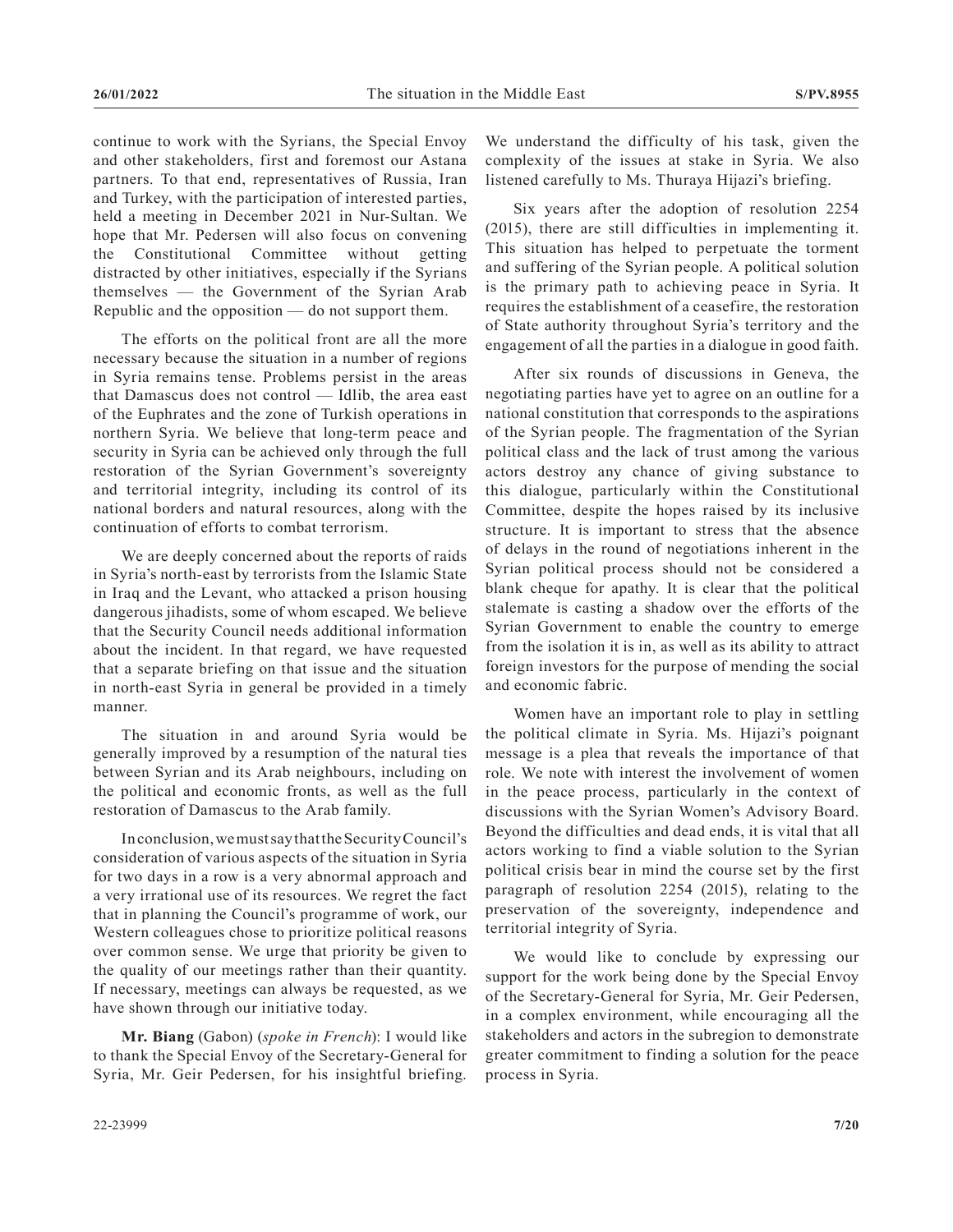**Mr. Zhang Jun** (China) (*spoke in Chinese*): Like my colleagues, I would like to thank Special Envoy Pedersen for his very comprehensive briefing. I have also listened carefully to the statement by Ms. Hijazi. I want to highlight the following points regarding some relevant issues.

First, with respect to the political process, China supports the advancement of a Syrian-led and -owned political process, in accordance with resolution 2254 (2015). We hope that the next round of the Constitutional Committee will begin soon. We should point out that the relevant work should remain independent and free of external interference. We also welcome the new round of meetings of the Astana process that took place last month and hope that the process will continue to contribute to a comprehensive solution to the Syrian issue. China has always emphasized that constitution-building and elections alone are not enough. To truly make progress on the political track, the international community needs an integrated approach to the major issues that endanger Syria's sovereignty, security and development in order to create conditions that can enable the political process there.

Secondly, regarding the occupation of Syria by external forces, Syrian sovereignty should be fully respected. That principle should always be insisted on when dealing with the Syrian issue. No foreign troops are permitted to be deployed in Syria, including the Golan, without the consent of the Syrian Government. Whether we are talking about the military operations across the Syrian border, the construction of settlements in the Golan area or the theft of oil from north-eastern Syria, all have undermined the country's sovereignty, violated the interests of the Syrian people and interfered with the international community's efforts to achieve a political settlement. China urges the countries concerned to earnestly respect Syria's sovereignty and territorial integrity, abide by the Charter of the United Nations and international law, and end the occupation and annexation of Syria and the attacks on it.

Thirdly, regarding the fight against terrorism, China is concerned about the recent attack on the prison housing terrorist detainees in north-eastern Syria, which may have resulted in their escape. We urge the relevant parties to ensure that such incidents do not happen again. The existence of terrorism in Syria is not something that we can regard as normal. The international community must take a clear stance on counter-terrorism, act to cooperate in countering

terrorism in accordance with international law and the relevant Council resolutions and jointly fight terrorist forces in Syria. We should respect the Syrian Government's leadership in fighting terrorism and refrain from engaging in double standards. China is willing to strengthen communication and coordination with Syria to help it improve its capacity to fight terrorism.

Fourthly, regarding cooperation among the countries of the region, the situation in Syria bears on regional security and stability, and a speedy and comprehensive solution to the Syrian issue is in the common interests of the States of the region. China welcomes efforts by the relevant countries to strengthen diplomatic, economic and trade interaction with Syria and is pleased that Arab countries are actively considering ensuring Syria's serious return to the League of Arab States. We hope that such encouraging momentum will yield practical results and form synergies with the good offices of the United Nations. The international community should encourage the countries of the region to strengthen dialogue and cooperation and create positive conditions for them.

In conclusion, I would like to reiterate our consistent position, which is that having the Council consider the issue of Syria three times in one month does not facilitate an integrated and comprehensive consideration of the relevant issues. Serious consideration should be given to combining them into one meeting or making other, more reasonable arrangements. That will not only help us seek a package solution to the relevant issues but also economize on the Council's resources.

**Mr. Abushahab** (United Arab Emirates) (*spoke in Arabic*): I thank Mr. Geir Pedersen, Special Envoy of the Secretary-General for Syria, for his comprehensive briefing and vigorous diplomatic efforts to advance the political process. We also listened carefully to the briefing by Ms. Thuraya Hijazi.

More than a decade has passed since the beginning of the Syrian crisis. The United Arab Emirates firmly believes that the international community must develop a new approach to dealing with the Syrian crisis in order to end it peacefully and sustainably. To that end, my country would like to focus on the following aspects.

First, the United Arab Emirates believes that opening channels of communication and building bridges are the most successful paths to resolving the protracted crisis in a way that alleviates people's suffering and achieves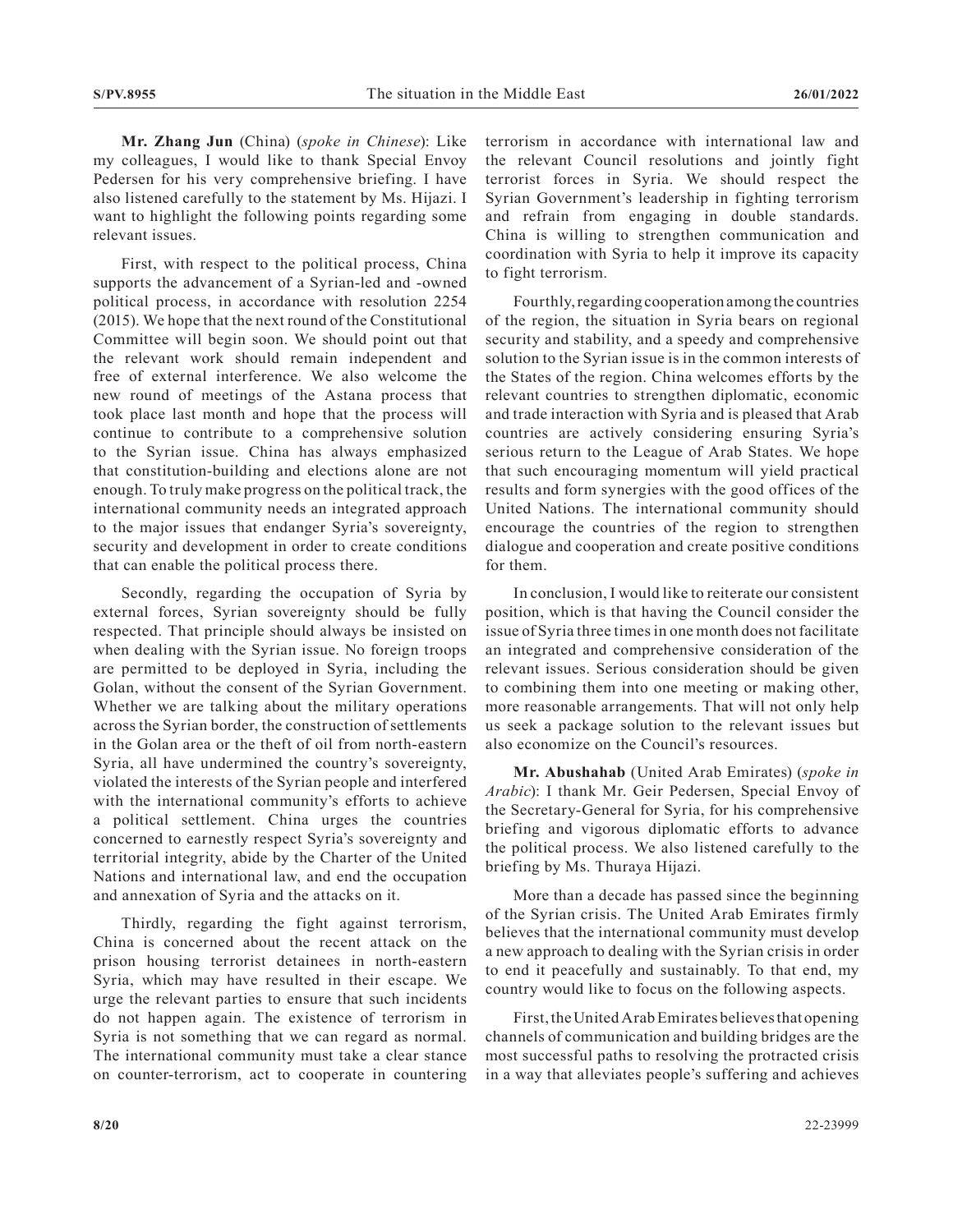stability. The recent visit to Damascus of His Highness Sheikh Abdullah Bin Zayed Al Nahyan, our Minister for Foreign Affairs and International Cooperation, was part of my country's bridge-building efforts in the region. We believe that dialogue, constructive participation and support for all diplomatic efforts will help to end the Syrian crisis. The visit aimed to change the general perceptions on the ground with regard to a solution to the protracted Syrian crisis. Accordingly, we believe that it is important to strengthen and activate the Arab role in a way that is supportive of and consistent with Mr. Pedersen's diplomatic efforts. That will help to achieve progress on the political track with the aim of ending the crisis and restoring security and stability to Syria and the region.

Secondly, we agree with the Special Envoy's emphasis on creating opportunities for gradual and tangible steps, which require collective efforts to support and reinvigorate the Constitutional Committee. My country therefore calls for current efforts to focus on strengthening dialogue and overcoming the obstacles that have prevented an agreement on constitutional principles. In that context, the flexibility and realism that the Special Envoy urged after his consultations with Syrian, regional and international actors must be taken into consideration. The United Arab Emirates emphasizes that a political solution is the only way to end the crisis in Syria. We also stress that achieving genuine progress on the political process requires all parties to make necessary concessions in good faith and to pursue confidence-building measures in line with resolution 2254 (2015).

Thirdly, creating an environment conducive to peace and stability in Syria requires ending foreign interference in Syrian affairs. We stress the importance of maintaining the unity, independence and territorial integrity of the Syrian Arab Republic. In that context, the United Arab Emirates supports the call of the Secretary-General and the Special Envoy for Syria to reach an immediate and sustainable nationwide ceasefire. Likewise, efforts must continue to counter terrorism in Syria. The persistence of terrorist activities is one of the most destabilizing factors for security in Syria and the region. In that regard, it is alarming that Da'esh continues to launch terrorist attacks, including the recent dangerous developments in the Ghweiran neighbourhood of Hasakah governorate, as well as the continued targeting of parts of Deir ez-Zor and eastern Homs.

In conclusion, we hope that 2022 will be the year that the international community makes all the efforts needed to achieve tangible progress towards ending the Syrian crisis, with a view to fulfilling the aspirations of our brother people of Syria and providing them with a decent living in a safe and stable homeland. We assure the Council that the United Arab Emirates will work with all Council members to achieve those goals.

**Mr. Ochoa Martínez** (Mexico) (*spoke in Spanish*): I would like to thank Special Envoy Pedersen and Ms. Hijazi for their briefings, and to welcome the representatives of Syria, Iran and Turkey. We appreciate Mr. Pedersen's efforts to advance the political process as well as his consultations with international actors, including in the framework of the Astana process. However, as the Special Envoy has said, there has been little progress, which is very regrettable.

We are concerned about the fact that the security situation continues to deteriorate. Attacks have been recorded in Idlib province, where the civil water supply infrastructure was damaged, as well as at the port of Latakia. The recent attack on a prison in Hasakah shows that the Islamic State is gaining strength. We are also very concerned about the welfare and safety of the hundreds of children held in that prison. They are victims of terrorism and their lives are at risk, which is why we call on their States of nationality to repatriate them urgently.

Given the Council's failure to refer the case of Syria to the International Criminal Court, we commend the progress achieved on other fronts, such as the sentence handed down on 13 January by a court in Koblenz, Germany, against the officer in charge of Al-Khatib prison in Damascus, who was found guilty of crimes against humanity. That ruling, as well as another issued in February of last year by the same court, can provide victims with a sense of justice and represent progress in the process towards accountability.

Finally, Mexico condemns the violations of Syria's territorial integrity and calls for a reversal of the plans announced last December to build Israeli settlements in the Golan.

**Mr. Hoxha** (Albania): I would like to welcome Special Envoy Pedersen, thank him for his briefing and commend him for his work and efforts. I also thank Ms. Hijazi for her passionate plea.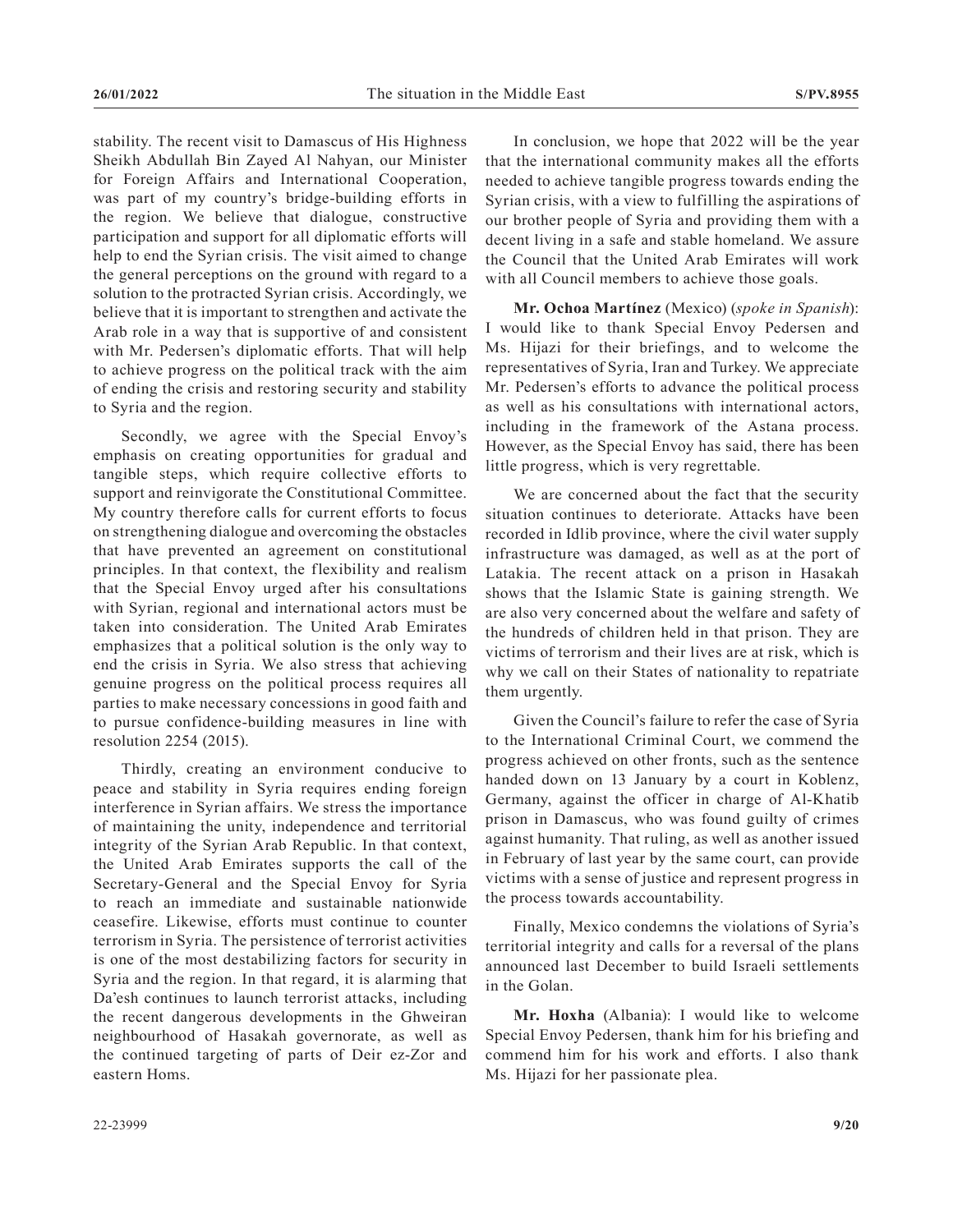We have become so used to the violence and suffering emanating from Syria that the harrowing stalemate in which that ravaged country finds itself today may strike some as somewhat positive. But as we heard from the Special Envoy, the fighting and violence, including activity by the Islamic State in Iraq and the Levant, have not stopped. The current stalemate is not something that the Council can build on to overcome the situation. It worsens the suffering of the Syrian people, the incessant violence against civilians, the hunger, extreme poverty, fear, angst, terror and the shattering of hopes for a brighter future for ordinary Syrians. The perpetuation of this status quo is unsustainable and is contrary to what the Council stands for. We must upend it to ignite hopes for a better future for the Syrian people. The Council has a responsibility to save Syria from hell. It can and should prioritize the protection of civilians and unimpeded humanitarian assistance to all in need and remove the systematic threats to peace and security.

Resolution 2254 (2015) provides the basis for a real, inclusive political transition with the full, equal and meaningful participation of women. Its full implementation should therefore be an absolute priority for the Council, a priority that the Syrian regime has disregarded in the past and continues to disregard as we speak. The Constitutional Committee is the only existing platform for envisaging and pursuing a political transition, but so far it has mainly produced disappointment. That is primarily due to a lack of genuine involvement and investment on the part of the regime. The Committee is preparing to convene for its seventh session, as we heard, without having produced any tangible progress. It keeps beating its own record with not much to deliver. We wholeheartedly support the tireless work of Special Envoy Pedersen, including the initiative he communicated today to consult with stakeholders to move the political process forward. He also deserves the Council's full backing in putting the necessary pressure on all concerned, including the regime, in order to advance the political process. Given the Council's inability to stand united, and in the absence of any timetable or deadlines, the Constitutional Committee risks becoming a smokescreen for inaction and the perpetuation of the status quo. The constitutional process will not change the grim reality overnight, but it can serve as a catalyst for a new democratic Syria. It can be the heart of a transformative process that spreads in concentric circles, ultimately involving all segments of Syrian society, and leading to democratic

institutions that adhere to the rule of law and uphold the human rights of all.

I reiterate my delegation's support for the Special Envoy's step-by-step approach. Incremental, concrete and verifiable steps can serve to build the trust that is necessary to advance the political process. A nationwide ceasefire, the release of all political detainees, the immediate and full halt of all attacks on civilian areas, arbitrary arrests, disappearances, extrajudicial and targeted killings, full cooperation with the Organization for the Prohibition of Chemical Weapons, and economic support and early recovery are all basic but necessary steps that must be taken. But they are only initial steps. They represent the floor, not the ceiling. We would also like to see a workplan with concrete and measurable indicators to verify how bilateral consultations with relevant stakeholders have contributed to advancing the political process, where the obstacles lie and what the Council should do to overcome them.

### (*spoke in French*)

A viable political transition is hardly possible without transitional justice. The massive and systematic violations of international law, human rights and international humanitarian law in Syria demand redress for the Syrians affected and an overhaul of the structures that have allowed evil to take root in Syria. What has happened in Syria must never happen again — there or anywhere else — and we can prevent it by combating impunity.

Accountability and justice for the victims are vital to a meaningful political transition that results in a democratic Syria — a State that respects the fundamental rights of its citizens and lives in peace alongside its neighbours. We support all international and national efforts to hold the perpetrators of the heinous crimes committed in Syria to account, including through the referral of the case in Syria to the International Criminal Court and the application of universal jurisdiction by national courts. Millions of Syrians want answers. It is our duty to help them.

**Mr. Kariuki** (United Kingdom): I thank Special Envoy Pedersen for the ongoing efforts by him and his team to facilitate a sustainable resolution to the conflict. I also thank Ms. Hijazi for her powerful briefing.

In 2022 the conflict and humanitarian crisis in Syria will enter its twelfth year. As many as 13.4 million people remain in need of humanitarian assistance and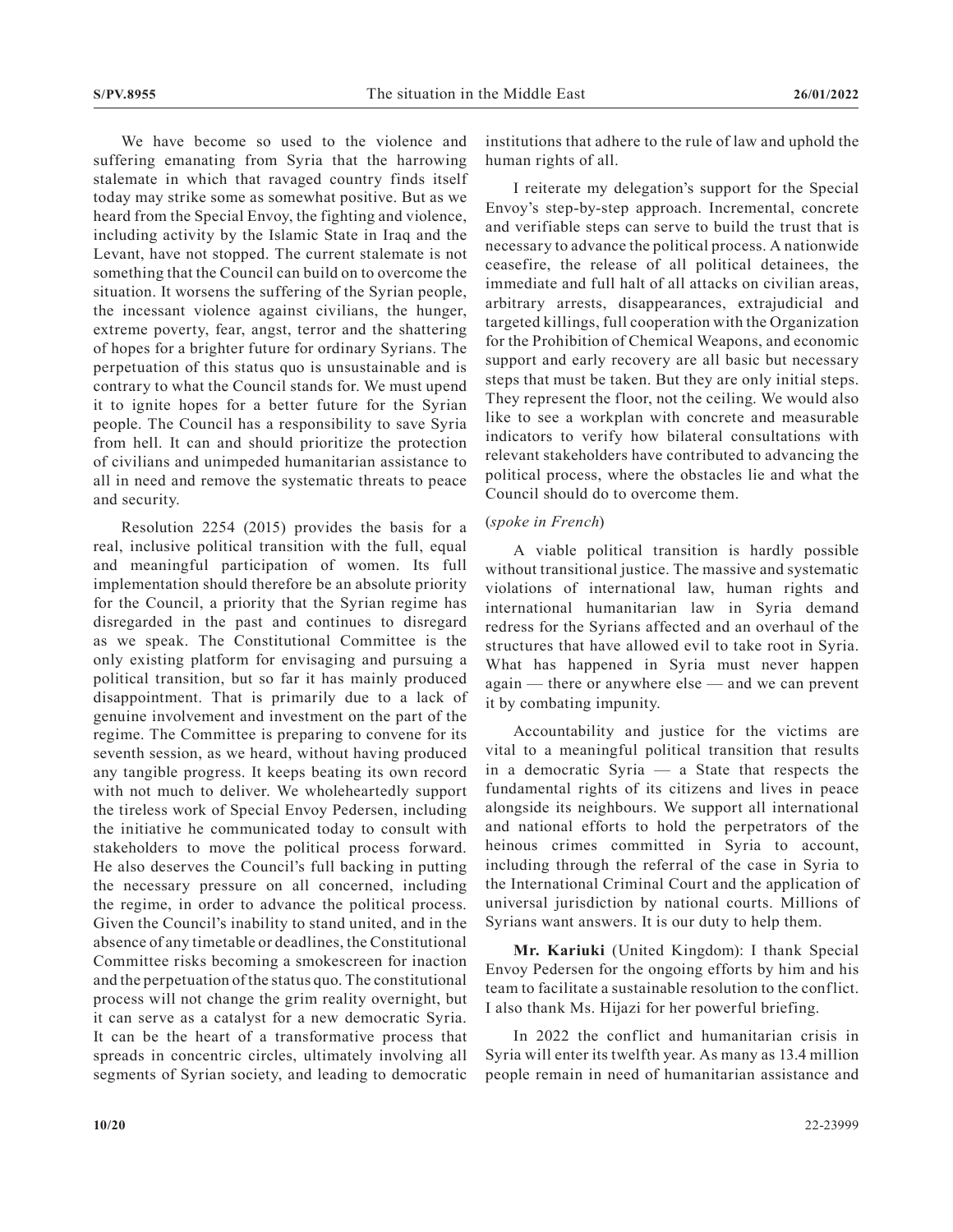more than half of Syria's population has been displaced by violence. Over the past 11 years, the Syrian regime has perpetrated appalling violations of international humanitarian and human rights law, and the United Kingdom strongly supports efforts to hold those responsible to account. Without political progress, significant reform and an end to attacks on civilians, an unrepentant Syrian regime cannot be considered fit to govern.

This year there have already been multiple incidents across Syria that have resulted in damage to civilian infrastructure, including water supplies, worsened the humanitarian crisis and caused the death of civilians, including children. An attack on 20 January in which missiles targeted civilian infrastructure in Afrin resulted in the deaths of at least eight civilians and injuries to approximately 30 others, including women and children, some of whom remain in critical condition. We condemn the ongoing targeting and destruction of civilian infrastructure in north-west Syria.

The developments in north-east Syria over the past week have also highlighted how Da'esh and its poisonous ideology, even without territory, continue to pose a threat in Syria, Iraq and the wider world. We welcome the news today that the Syrian Democratic Forces have retaken control of Ghweiran prison in Hasakah. We look forward to further detailed and constructive Security Council discussions tomorrow on how best to address the threat posed by Da'esh.

The United Kingdom is grateful for Special Envoy Pedersen's recent efforts to stimulate discussion on a step-for-step approach and for his update on those efforts today. In resolution 2254 (2015), the Council agreed that only a United Nations-led political process could end the conflict and bring lasting peace to Syria. Any step-for-step process should fully comply with resolution 2254 (2015), be designed to benefit the people of Syria and accompanied by a clear process of verification. Assuming the Syrian regime and its backers are willing to engage in good faith, we stand ready to support that process.

**Mr. De Rivière** (France) (*spoke in French*): I thank Mr. Pedersen and Ms. Hijazi for their briefings.

The war in Syria is not over. The Syrian regime's resumption of bombings in Idlib at the end of December, with the support of the Russian Air Force, testified to that. The bombings targeted civilian infrastructure, including two farms and a water station

that supplies some 300,000 people. France condemns those bombings. We also condemn in the strongest possible terms the 20 January attack by Da'esh on a detention centre in Hasakah, in north-eastern Syria. We commend the Syrian Democratic Forces and the Coalition for their action in response to that event. France reiterates its call for an immediate nationwide cessation of hostilities. The protection of civilians must remain an absolute priority.

Only a political solution can serve as a lasting solution to the conflict, and resolution 2254 (2015), which the Security Council adopted unanimously, remains our road map for that. There will be no lasting peace in Syria until it is fully implemented. In Geneva on 12 January, France and the Special Envoy engaged in consultations within the framework of the step-forstep approach. I would like to reiterate our full support to him. Every actor must shoulder its responsibilities, and that applies first and foremost to the Syrian regime, which is not currently willing to take any such action, as the lack of any progress since 2018 on the fate of disappeared persons shows. In that regard, France supports the efforts of the Special Envoy to convene a seventh session of the Constitutional Committee and deplores the Syrian regime's systematic obstruction of the work of the sixth session.

In the absence of a solid political solution, there is no reason to normalize relations with the Syrian regime. Our positions on the lifting of sanctions and reconstruction remain unchanged. That is the position of the European Union and its 27 member States. Our priority will continue to be to work in close cooperation with our European partners for a political settlement to the conflict. The European Union and France have long stood by the Syrian people. The European Union has contributed  $E25$  billion to the Syrian crisis response since 2011. As long as there is no political solution, the needs will only continue to grow. Reconstruction will be the end of this political process rather than the start. I reiterate that the regime, and its backers, must shoulder their responsibilities.

Furthermore, the Syrian regime's systematic violations of people's right of return to Syria demonstrate that the conditions for the voluntary, safe and dignified return of refugees are not being met. Once again, the regime must shoulder its responsibilities. France will continue to work tirelessly to combat impunity for crimes committed in Syria. The perpetrators of all such crimes must be held accountable for their actions.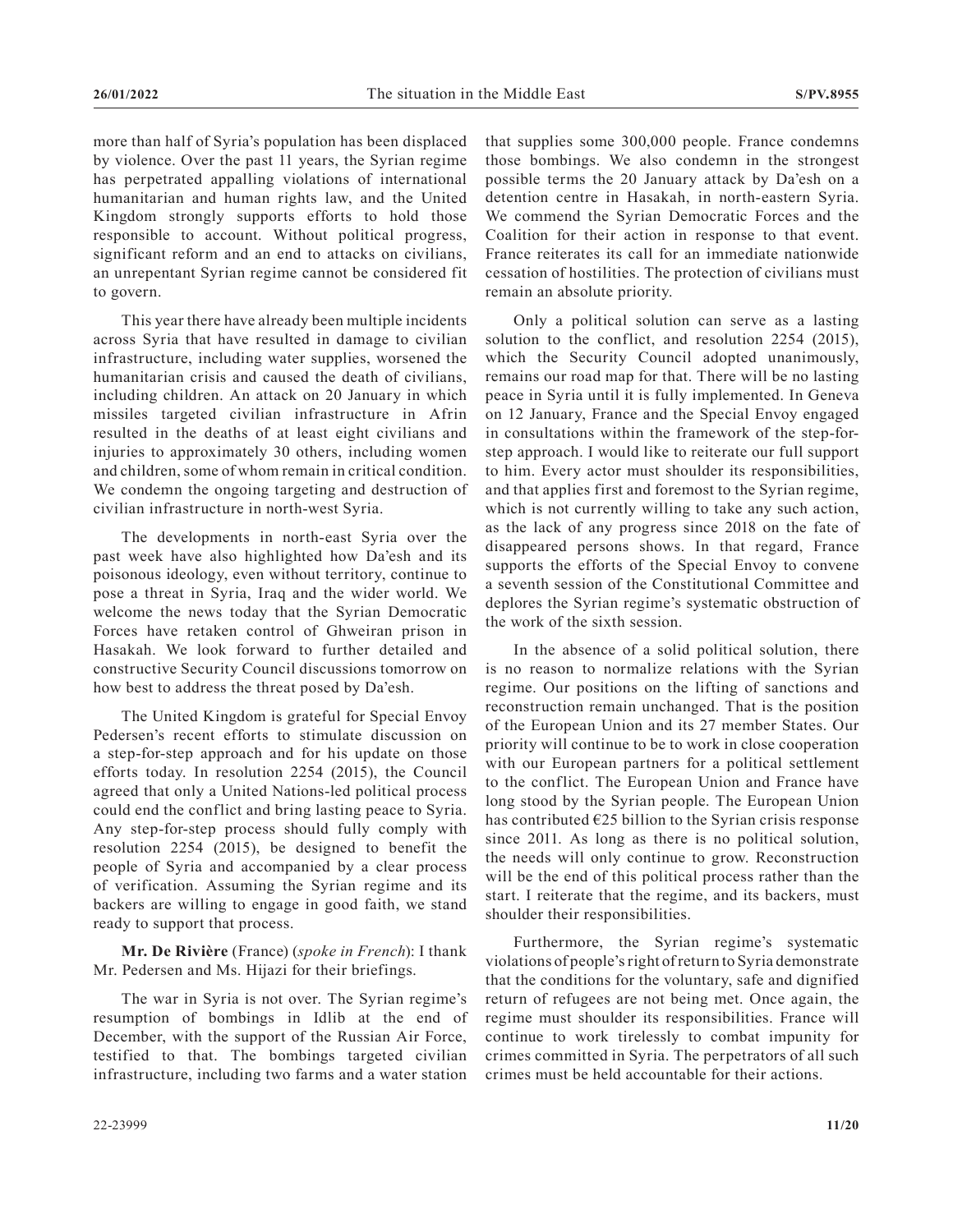**Mr. Agyeman** (Ghana): I would like to thank Special Envoy Geir Pedersen for his briefing and commend his tireless efforts to support the political process in Syria. I also welcome Ms. Thuraya Hijazi, Director of the Release Me project in northern Syria, and appreciate the perspectives that she brought to the discussions of the Security Council today. I also welcome the participation in this meeting of the representatives of Syria, Turkey and the Islamic Republic of Iran.

Over the past week, we have been witnessing violent clashes in the north-eastern city of Hasakah in the aftermath of the attacks by the Islamic State in Iraq and the Levant on the Ghweiran prison attempting to release detained members of the armed group. More than 100 people have reportedly been killed, while some 50,000 have been displaced from their homes. Such attacks in Syria continue to hinder the already difficult process of seeking a peaceful resolution through dialogue and consensus. We express our condolences to the families of those who died and restate our firm condemnation of all acts and manifestations of terrorism by whomever and wherever they are committed. The international community must be relentless in the fight against terrorism and hold perpetrators accountable.

Against the backdrop of these worrisome but familiar conditions in Syria, let me first of all reaffirm Ghana's support for a political solution to the ongoing conflict and stress the importance of constructive engagement by the parties in a spirit of good faith, mutual respect and compromise. We urge the Council to collectively support a nationwide ceasefire and the recommitment of all sides to the political process within the parameters of resolution 2254 (2015).

Secondly, notwithstanding the modest progress made by the Constitutional Committee over its previous six sessions, its work remains an important aspect of the transitional process that should not be obstructed on the pretext of procedural challenges. We know that the real issue is a lack of trust. Enhanced confidence-building measures will therefore be necessary if substantive progress is to be made in subsequent sessions. We support the early convening of the seventh session, with a clear and mutually agreed strategy for the drafting phase, at least in those areas of commonality identified in previous sessions.

Thirdly, Ghana welcomes the approach to make women part of the solution to the conflict in Syria, noting that women account for nearly 30 per cent of the participants of the Constitutional Committee. The Special Envoy's consultations in Geneva with the Syrian Women's Advisory Board must also be sustained as part of the measures to involve women in the wider political process. We equally advocate for the participation of young people and civil society in order to ensure an inclusive and durable solution.

Finally, we call for an end to the persistent human rights violations and abuses and highlight the need to address the issues of forced disappearances and the arbitrary detention of persons, including children, in violation of international law.

In conclusion, I would like to appeal for a united front in the implementation of resolution 2254 (2015), which embodies the Council's collective objective of supporting a just and lasting peace in Syria.

**Mrs. Toroitich** (Kenya): We would like to thank Mr. Pedersen and Ms. Thuraya Hijazi for their briefings this afternoon.

As we begin another year of monthly deliberations on the political situation in Syria, the need for progress that can deliver a long-desired peace to the Syrian people is more compelling and urgent than ever. As we have said before, there can be no military solution to the conflict in Syria. I therefore reaffirm Kenya's solidarity with the people of Syria in their quest for peace, which we believe can be achieved only through a Syrian-led and Syrian-owned political dialogue, with the support of the international community.

The Constitutional Committee's achievement of meaningful progress is a crucial key to unlocking the political track. While we commend the Special Envoy's continued engagement in Damascus, we regret the lack of agreement on the methodology for convening a seventh round of consultations of the Constitutional Committee. Kenya reiterates its plea to the parties to agree to that undertaking and engage meaningfully and constructively in the interests of the millions of Syrians who are counting on their leadership to achieve a brighter future.

We take particular note of the Special Envoy's transactional diplomacy approach, aimed at identifying and agreeing on incremental, reciprocal, mutual, precise and verifiable steps, in parallel with the efforts of the Constitutional Committee. We think it can truly build the trust and confidence that is needed to move the political process forward. There is also a need for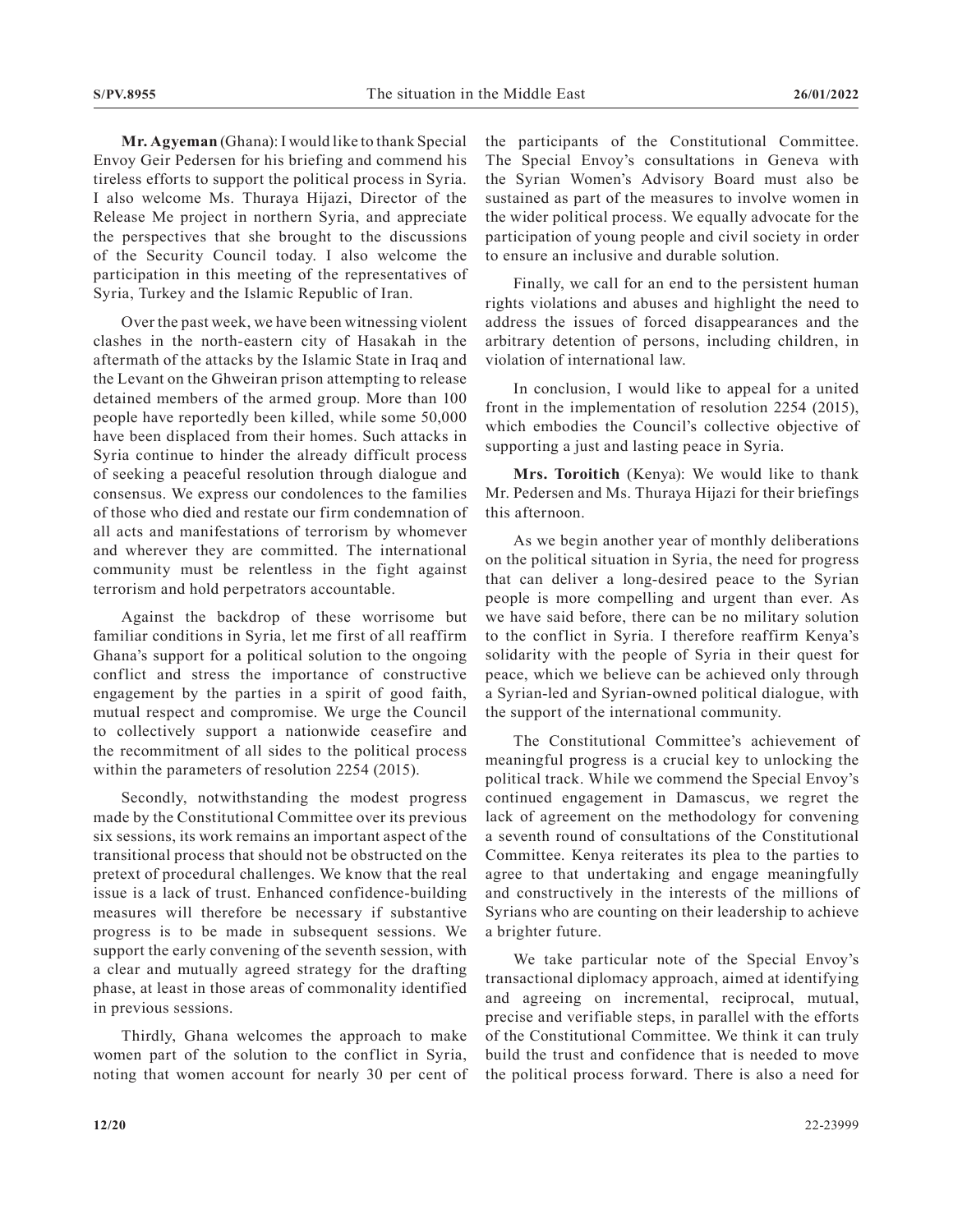the relevant regional and international stakeholders to do more within the context of resolution 2254 (2015), with a special focus on the missing persons and detainees file, early recovery activities, addressing socioeconomic conditions and mitigating the effects of sanctions.

All regional and global actors in Syria must also engage in a coordinated manner so as to contribute positively to the political process in their pursuit of peace, stability and economic development. We once again commend the Special Envoy's continued engagements with the Syrian Women's Advisory Board, including in the meeting that is currently under way in Norway. That demonstrates a commitment to ensuring the equal representation of women in the political process, as well as addressing the needs of the multitude of Syrian women that the Advisory Board represents. In that regard, we particularly encourage the inclusion of economic and social empowerment programmes that target women, refugees, internally displaced persons and those in need of humanitarian assistance.

On the security front, the air strikes that continue to be reported in north-western Syria, as well as the attacks using improvised explosive devices in Afrin and Dara'a, are endangering many people's lives, which is deeply concerning. We condemn those incidents, including the recent attack on a prison, which has claimed several lives and left many people injured. It is imperative to have accountability for the crimes and violations perpetrated against innocent people. As the recent attacks by the Islamic State in Iraq and the Levant (ISIL) have shown us, concerted and urgent action against Security Council-listed terrorist groups such as ISIL and Hayat Tahrir Al-Sham is more crucial than ever. Kenya calls for robust collective action to combat such groups. In conclusion, we call on all stakeholders to focus on the interests of the Syrian people.

**Mr. Raguttahalli** (India): I join others in thanking Special Envoy Geir Pedersen for his briefing today. I also thank Ms. Thuraya Hijazi for bringing a civilsociety perspective to this meeting.

The Special Envoy briefed us in detail about his recent efforts to engage proactively with all the stakeholders, including Damascus. We welcome his recent visits to Tehran and Doha, the participation of his Office in the Astana process and his consultations with France, Germany, Russia, Turkey, the United States, the United Kingdom, the League of Arab States

and the European Union. We support his step-for-step approach and hope that his efforts will soon bear fruit and culminate in a seventh round of Constitutional Committee negotiations and further progress towards the implementation of resolution 2254 (2015). We continue to underline the critical importance of building mutual trust among all the parties, including external players. The recent diplomatic engagement between Damascus and other capitals in the region is reassuring. We welcome the decisions by the United Arab Emirates and Bahrain to move towards a normalization of diplomatic ties by reopening their embassies in Damascus. We also welcome the decision by the Organization of Arab Petroleum Exporting Countries to designate Damascus as the host of the 2024 Arab Energy Conference.

India has reiterated since the beginning of the conflict in Syria that imposing external solutions cannot help to resolve it. It is up to the Syrians to decide what is best for Syria and for their future. The involvement of external players in the conflict, which has lasted for more than a decade, has adversely affected Syria's sovereignty and territorial integrity. Regarding confidence-building measures, we welcome the efforts of the Syrian authorities to prioritize the return of displaced Syrians to their respective areas of origin.

On the security front, we remain concerned about the overall situation in Syria, including the increasing number of ceasefire violations in north-west Syria. We call on all sides to refrain from taking any action, including military provocations such as missile strikes, that could lead to violence and disturbances in Syria. Furthermore, the growing influence of terrorist groups in camps for internally displaced persons such as Al-Rukban and Al-Hol should be urgently addressed.

Groups designated by the United Nations as terrorists, such as the Islamic State in Iraq and the Levant (ISIL/Da'esh) and Hayat Tahrir Al-Sham have, as mentioned in recent reports of the Secretary-General, continued to gain in strength in Syria. Da'esh has also intensified its activities, which is evident from attack on the prison in Al-Hasakah last week. The attack by Da'esh in Iraq also indicates the strengthening of this terrorist group in the region. We strongly condemn these attacks and reiterate that the global fight against terrorism cannot and should not be compromised for narrow political gains.

The re-emergence of ISIL/Da'esh in Syria and Iraq calls for urgent action by the international community.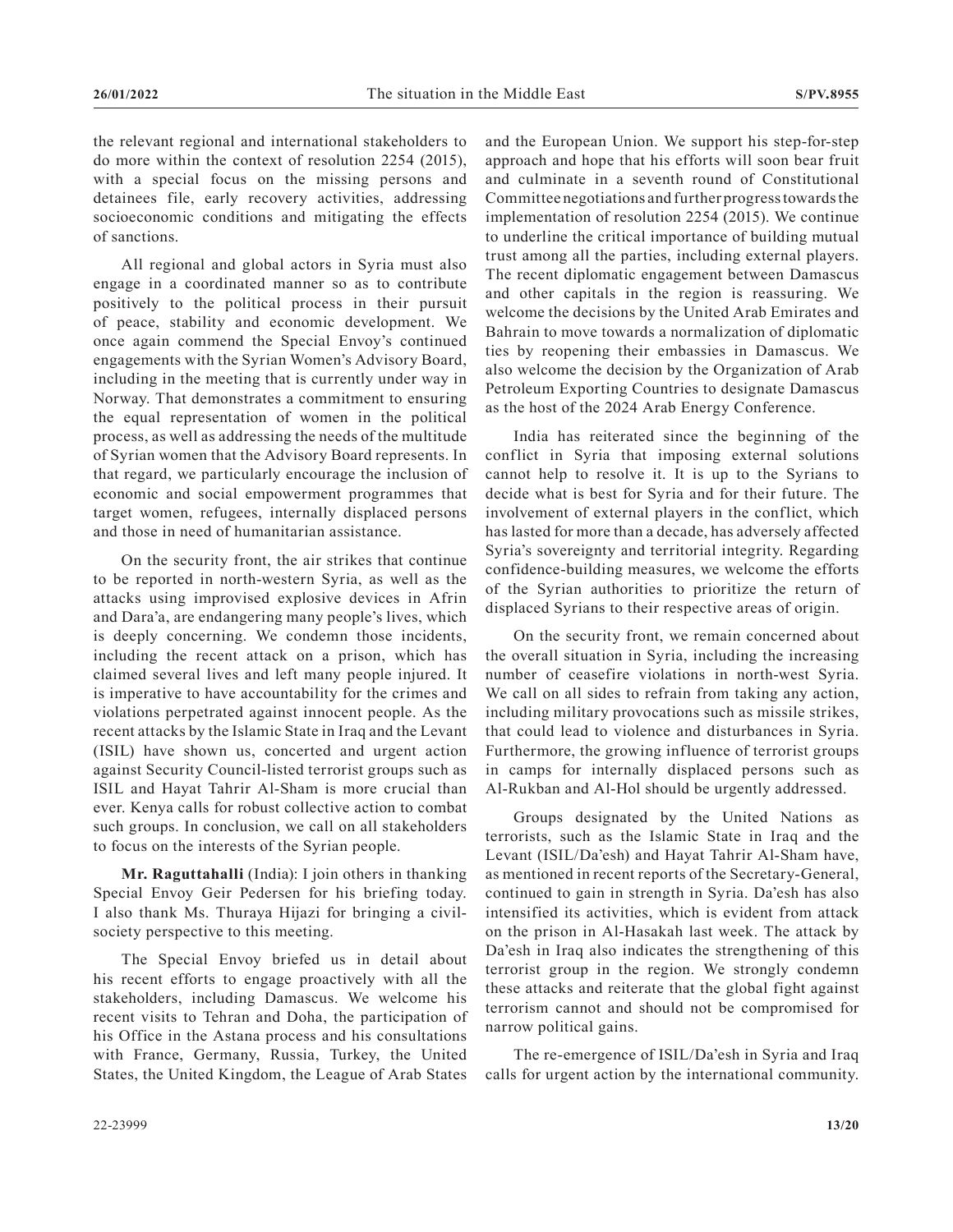Terrorists cannot be defeated by forming alliances with non-sovereign entities or groups. In fact, such a skewed approach will be counterproductive to our collective efforts.

As the Syrian conflict enters its twelfth year this March, the sufferings of the Syrian people continue to multiply many times over. The support of the international community to address the humanitarian challenges therefore remains integral to the success of the political process. For our part, India stands ready to support the friendly people of Syria by any means possible, as we have continued to do since this conflict first began. Let me conclude by reaffirming India's commitment to a Syrian-led and Syrian-owned United Nations-facilitated political process in line with resolution 2254 (2015).

**Ms. Byrne Nason** (Ireland): I want to thank Mr. Geir Pedersen for his update and for his tireless work, including his extensive engagement with Damascus. We really appreciate that. I also wish to thank Ms. Thuraya Hijazi for her eloquent and moving briefing earlier, which reminded us of the terrible plight of so many, especially women and children, who are caught up in this awful conflict. She also reminded us about the need for women to have a place at the table so that politics works, and justice is achieved.

We also commend Mr. Pedersen for his ongoing engagement with the Syrian Women's Advisory Board. It is essential that the inclusion and meaningful participation of women activists, peacebuilders and human rights defenders, like Thuraya, be prioritized. I want to note, of course, that an advisory role is not really what we need. We want to make sure that there are substantive and direct opportunities for women's participation. We want to see women at the table in the room where the political negotiations are happening.

Ireland reiterates its call on the Syrian authorities to engage meaningfully with the Constitutional Committee. Such engagement is essential to ensuring political progress in line with resolution 2254 (2015). As Mr. Pedersen heard on Monday in Brussels, Ireland and our European Union partners have taken positive note of his ideas on "steps for steps", and we are all looking forward to further engagement. However, it is also essential that Damascus engage with his efforts.

We strongly condemn the recent Da'esh attack in Al-Hasakah city and are appalled at reports of civilians among the dead. The international community must remain committed to ensuring Da'esh's lasting defeat.

We are also gravely concerned about the continued uptick in violent incidents in the north-west. The targeting of civilians resulting in high civilian casualties, including innocent children, is utterly reprehensible. Let us be clear in this regard: intentional attacks against civilians are war crimes. In the first four days of January alone, UNICEF reported the killing of two children and the injury of five others near Idlib. We call on all parties to adhere to their obligations under international humanitarian law, to respect international human rights law and to take definitive measures to prevent child casualties.

Accountability for these attacks, and for all crimes committed in Syria, is essential for peace. Justice is the right of every victim and every survivor. Ireland welcomes the conclusion of proceedings against a former Syrian intelligence officer in the Koblenz Higher Regional Court, which found him guilty of crimes against humanity and sentenced him to life imprisonment.

We commend Germany and other States that have taken domestic action to prosecute war crimes and crimes against humanity committed in Syria. Much more remains to be done to help the Syrian people realize the justice to which they are entitled. Ireland strongly supports all efforts to this end, including the work of the Commission of Inquiry on Syria and the International, Impartial and Independent Mechanism.

We call on the parties to end the abuse of returnees and urge refugee-hosting countries to respect their obligations under refugee law, including the principle of non-refoulement. Syria does not yet offer a safe environment for refugee returns, and I recall in this regard that all returns must be safe, voluntary and dignified.

We are gravely concerned about the tens of thousands of people in Syria who have been unlawfully detained and forcibly disappeared. The cruel suffering endured by the families of the missing and forcibly disappeared persons continues. Ireland recalls that arbitrary detention was a key driver of the protests in 2011, and we once more call on all parties, particularly the Syrian Government, to unilaterally release the unlawfully detained and clarify the fate and whereabouts of missing persons.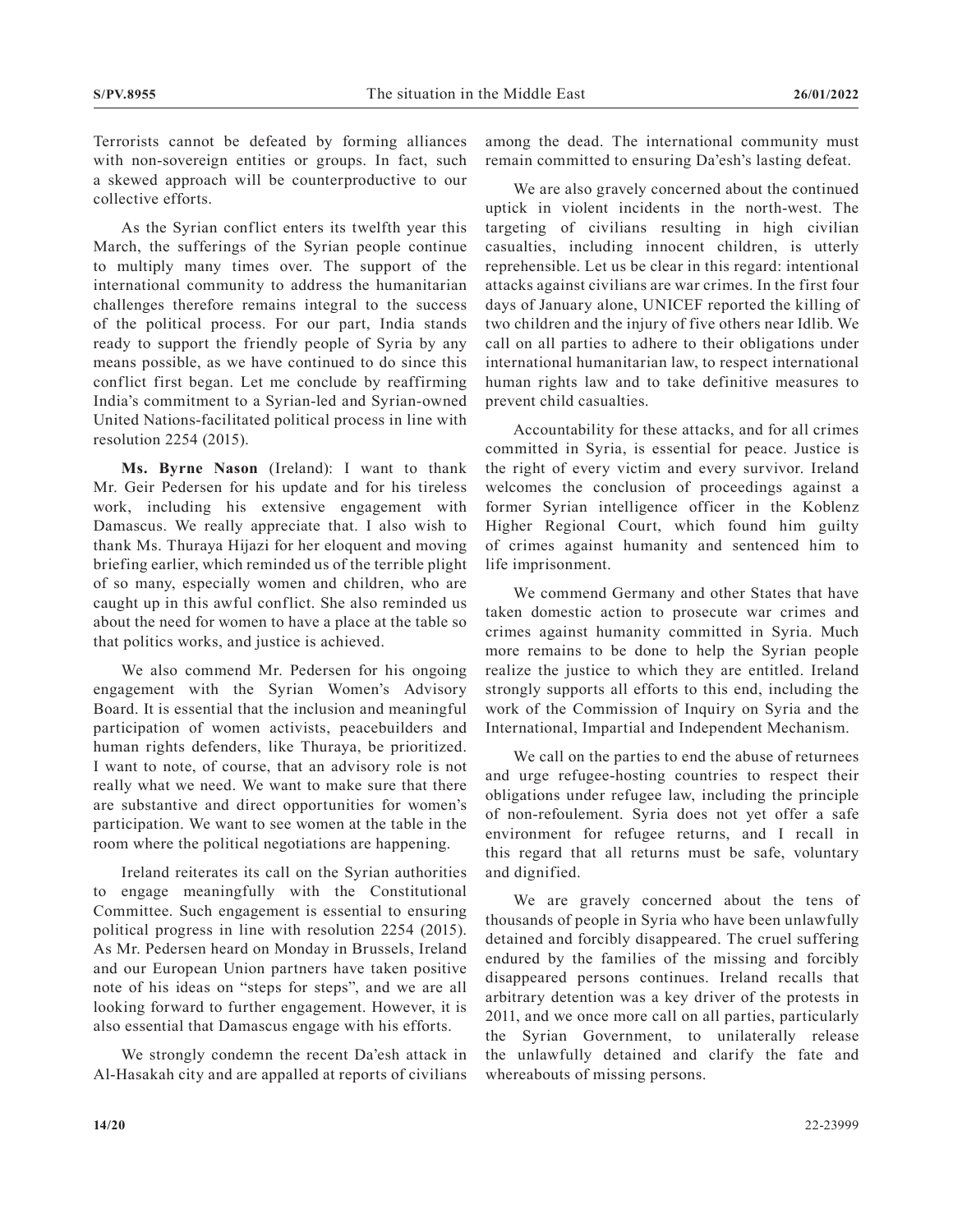As we begin a new year, it is essential that the Security Council redouble its efforts to support Mr. Pedersen in his work as Special Envoy. We have a collective responsibility in this regard to work to ensure substantive and meaningful progress towards an inclusive political solution in Syria. We will certainly play our part in the Security Council to help in the delivery of the long-awaited peace that the Syrian people so desperately need.

**Mr. De Almeida Filho** (Brazil): I thank Mr. Pedersen for his briefing on the situation on the ground. I also thank Ms. Hijazi for her briefing. The delegation of Brazil welcomes the delegations of the Syrian Arab Republic, Turkey and the Islamic Republic of Iran to today's meeting.

It is discouraging to hear from the briefers that there still appears to be no signs of relief for the suffering of the Syrian people, that there appears to be no light at the end of the tunnel, that there is no political horizon after so many years of conflict. Continuous violence, acute economic crisis with escalating hunger, systematic human rights violations and a stalled peace process configures, in the words of Special Envoy Pedersen, an unacceptable status quo.

Brazil remains convinced that only a Syrianowned and Syrian-led United Nations-facilitated political process, with due regard for the preservation of Syria`s territorial integrity, will bring lasting peace and alleviate the suffering of the Syrian population. We agree with the Special Envoy that the strategic impasse on the ground strengthens the assumption that a military solution remains elusive and deleterious for Syria's future.

Brazil congratulates the Special Envoy for his wide-ranging outreach efforts aimed at re-engaging key stakeholders in order to try to find a way out of the current stalemate in the political process. Resolution 2254 (2015) provides a road map that could restore Syria's unity and sovereignty. We are closely following the idea of new incremental, reciprocal, realistic and verifiable steps of both a political and economic character to try to build trust and confidence and help to move the political process forward.

In that regard, Brazil urges the members of the Constitutional Committee to bridge their differences and engage seriously in drafting a new constitution that is conducive to peace, stability and reconciliation. The next meeting of the Constitutional Committee

in Geneva should bring about long-awaited concrete results.

Brazil reiterates the Secretary-General's call for a national ceasefire in order to alleviate the suffering of the Syrian population and condemns the use of terrorism and all forms of violence against civilians. We once again call on all parties to refrain from harming civilians and to comply with international humanitarian law.

The growing and continuous presence of terrorist groups on Syrian territory is particularly worrisome. Brazil echoes UNICEF's call on all parties in Syria to keep children out of harm's way and protect them at all times.

As a bitter winter worsens the already terrible situation of people living in camps and informal settlements across Syria, the continuous flow of life-saving international aid should continue. In addition, humanitarian exemptions for any sanctions must be observed so as to ensure that they do not undermine access to food, shelter and essential health supplies for those most in need during this particularly harsh winter.

In 2022, let us not only hope, but also work hard towards a favourable political outcome to Syria in order to bring about the peace, stability and reconciliation so desired by the Syrian people.

**The President**: I shall now make a statement in my capacity as the representative of Norway.

Let me start by thanking Special Envoy Pedersen for his briefing. We appreciate his and his team's tireless efforts to seek a political solution in Syria. I also wish to thank Ms. Thuraya Hijazi for her important words here today.

Let me express our sincere hope that 2022 will bring with it advancement in the implementation of resolution 2254 (2015), including a nationwide ceasefire. However, for that to happen, it is necessary for both the Syrian parties and us, the international community, to do more to move past this strategic stalemate.

We already have the framework for a political solution agreed by consensus in the Security Council. Now more must be done to implement it. Norway urges all actors involved in the conflict to contribute constructively and in good faith and to take concrete steps to move forward on the political track. Let me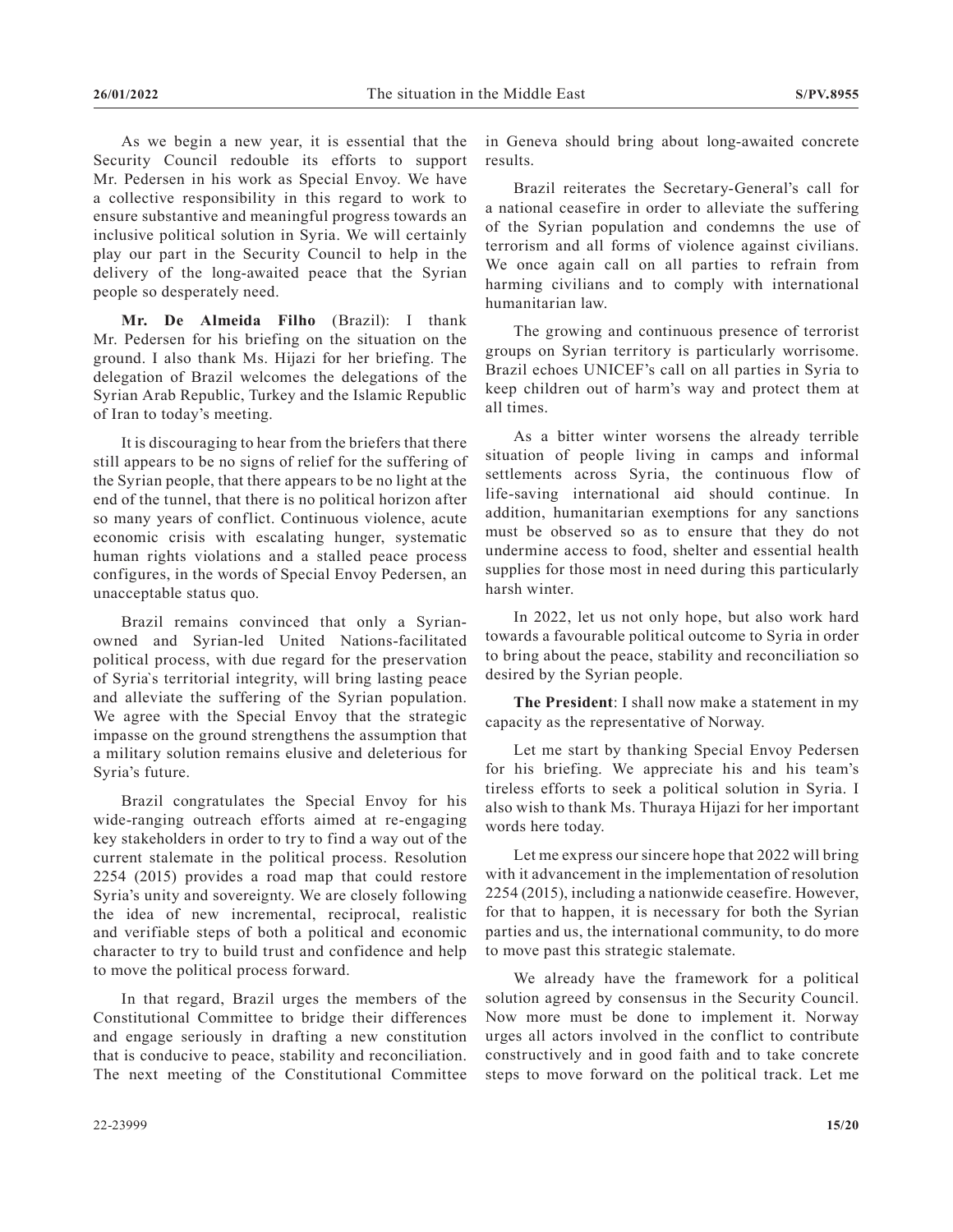also take this opportunity to reiterate Norway's support for Special Envoy Pedersen, including his recent efforts to further the "step-for-step" approach and his efforts to seek progress in the work of the Constitutional Committee. We must all contribute to the process by identifying steps that can lend the political process new momentum and make genuine progress for the sake of the Syrian people, their neighbours and the larger international community.

A sustainable end to the conflict in Syria requires including, and hearing from, all relevant parties. That includes the full, equal and meaningful participation of women in all aspects of the peace and security agenda and the prioritization of women's direct participation in formal mechanisms. We thank Ms. Hijazi for reminding the Council of the importance of that today.

Let me also emphasize the important work and role of the Syrian Women's Advisory Board in bringing a diversity of Syrian women's voices into the political process and into the work of the Special Envoy. Norway is pleased to support them.

The prison attack in Al-Hasakah on 20 January is one of the largest coordinated actions by the Islamic State in Iraq and the Levant (ISIL) since the terrorist group was declared territorially defeated in Syria in 2019. That shows all too clearly that ISIL is still active, capable and a threat that we must continue to fight. We are concerned that the lack of a political solution to the Syria crisis gives further room for ISIL to grow.

Furthermore, we are deeply concerned by the situation for civilians in Al-Hasakah. It is highly concerning that a large number of boys reportedly have been exposed to — or even injured or killed — fighting between ISIL and the Kurdish-led Syrian Democratic Forces.

Let me conclude today by reiterating Norway's continued commitment to finding an inclusive, Syrianowned and -led, political solution, as well as addressing the humanitarian, economic and security situation on the ground. Issues like the release of detainees, the safe and dignified return of refugees, combating terrorism and ensuring inclusive political reform are central to bringing the long tragedy and suffering of the Syrian people to an end.

I now resume my functions as President of the Council.

I wish to remind all speakers to limit their statements to no more than five minutes in order to enable the Council to carry out its work expeditiously.

I now give the floor to the representative of the Syrian Arab Republic.

**Mr. Sabbagh** (Syrian Arab Republic) (*spoke in Arabic*): The Security Council is holding a meeting today to discuss the political situation in the Syrian Arab Republic, and tomorrow the Council will hold another meeting on the humanitarian situation. A few days ago, the Council held a meeting on the situation in the Middle East (see S/PV.8946) during which some also tackled, in a selective and biased manner, the situation in Syria. In addition, at the beginning of every month, the Council holds a meeting on the so-called "chemical dossier".

That raises the question: does the Council really discuss the situation in Syria during these monthly meetings, or have they become just a platform for some countries to repeat unfounded allegations and accusations against the Syrian Government in an attempt to tarnish its image?

What does it mean that the Council holds all of these meetings and does not hold a single emergency meeting to condemn the repeated Israeli acts of aggression against Syria's sovereignty, or to condemn the practices of the occupation forces of the United States and Turkey? Why does the Council not adopt a presidential statement or a press statement to clearly and unequivocally condemn all those violations of international law and the provisions of the Charter of the United Nations? Do all of those repeated, gross and continuing violations for years not warrant a single Council meeting to prove to the Syrian people and the world public opinion that it is shouldering its responsibility, in line with the Charter, and that it is taking seriously those grave threats to international and regional peace and security?

What happened, and continues to happen, in the city of Al-Hasakah requires the immediate attention of the Security Council in order to look into the repercussions of those dangerous incidents as a result of the crimes committed by the Da'esh terrorist organization and the separatist Kassad militia, as well as the United States occupation forces. Those dangerous incidents are also a result of the insistence of the Governments of certain countries not to shoulder their responsibilities to repatriate their own citizen foreign terrorist fighters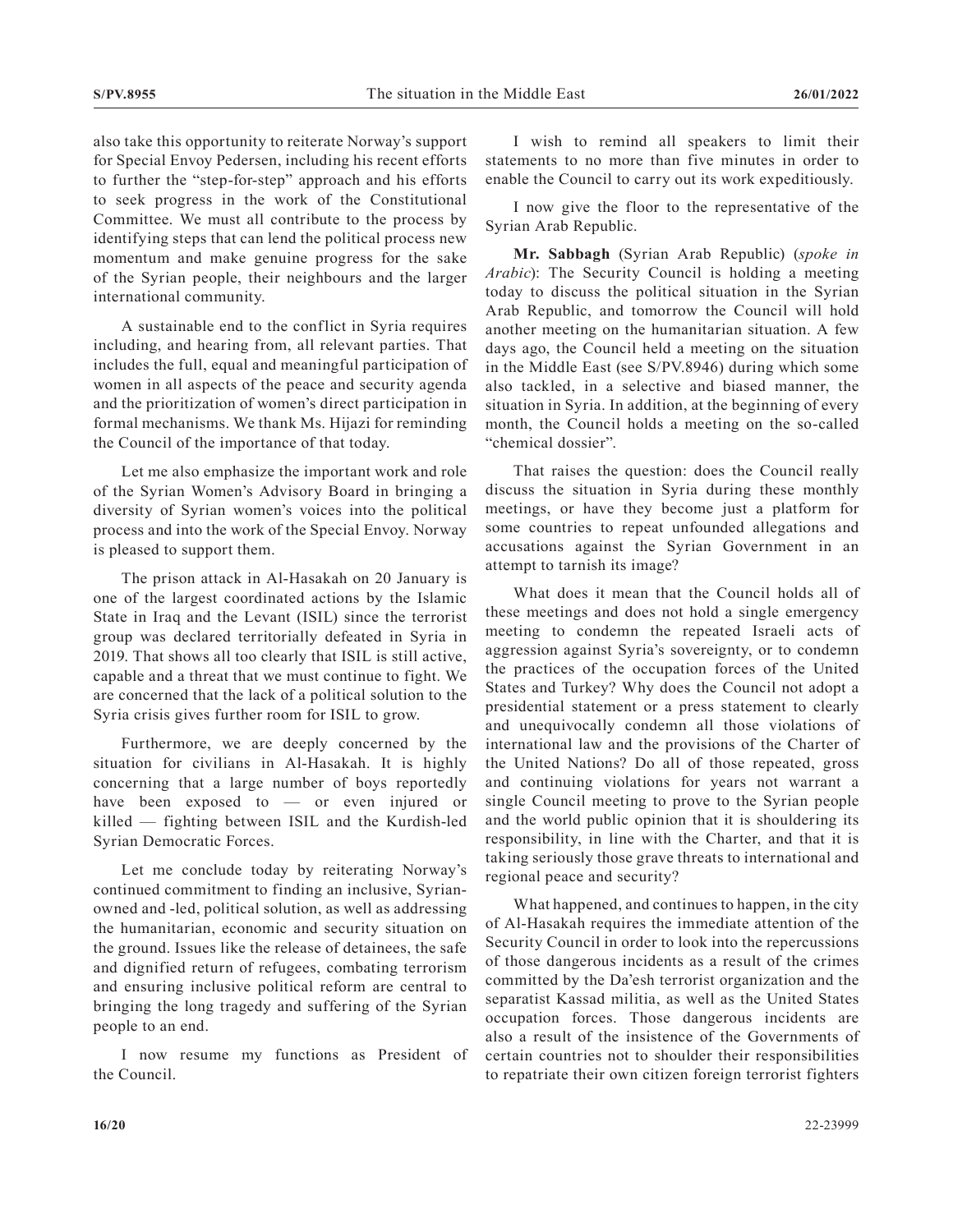and their families held in camps and detention centres in north-east Syria, and then to prosecute and rehabilitate them on their own territories in order to finally remove them from Syrian territory and terminate the illegitimate presence of United States occupation forces on Syrian soil.

My delegation stresses that any discussion of my country's situation will be limited and a waste of time and effort as long as the attempts of certain Western countries continue to cover up the fundamental challenges facing Syria and ignore the aggressive practices that exacerbate the situation and lead to catastrophic consequences for the lives of each Syrian.

We listened to the briefing delivered by Special Envoy Geir Pedersen and the statements delivered by the representatives of the Member States of the Council. We would like to stress that the Syrian Arab Republic is committed to a political solution based on an intra-Syrian national dialogue that is Syrian-led and -owned and meets the aspirations of the Syrian people and ensures full commitment to Syria's sovereignty, independence, unity and territorial integrity.

The Syrian Government has therefore facilitated the launching of the work of the Constitutional Committee, and it follows it with great interest, although it is aware of the obstructive role of the Turkish regime and its representatives as well as certain Western countries that have no interest in the success of the Committee's work.

Syria stresses the need for the Special Envoy to abide by his role as a facilitator and work on implementing the provisions of the terms of reference agreed by the parties, without interfering in the substantive dialogue among the members of the Committee. He should objectively and neutrally report on developments.

Syria looks forward to the seventh session of the Constitutional Committee and commends the positive and constructive engagement of the national delegation during the previous six sessions, as well as its proposals, which reflect the aspirations of the Syrian people. In addition, we underscore that we reject all forms of foreign interference in the work of the Committee, or any attempt to obstruct it, or to impose artificial timelines, or predetermined outcomes, or bypass the provisions of the agreed terms of reference, under any pretext.

The Syrian Arab Republic stresses that it is unacceptable to continue to disregard the grave violations of its sovereignty, independence, unity and territorial integrity, which have been assured in all relevant Security Council resolutions, or to turn a blind eye to the major challenges related to the improvement of the humanitarian situation of the Syrian people caused by unilateral coercive measures imposed on them, which are diametrically opposed to their interests, for whom others assert they care.

Syria also emphasizes that the Security Council must act firmly and swiftly to do the following.

First, it must ensure respect for its resolutions and other United Nations resolutions on the occupied Syrian Golan and ensure their implementation to end the Israeli occupation of the Golan and counter Israeli plans to build thousands of new settlement units therein and double the number of settlers in the Golan. The Council must compel Israel — the occupying Power — to end its repetitive hysterical acts of aggression against the territories of the Syrian Arab Republic and hold it accountable for them.

Secondly, it must end the Turkish occupation of Syrian territories in the north and north-west parts of the country and stop the Turkish regime's crimes and practices, which are based on sponsoring terrorism, spreading chaos and destruction, Turkinization, forced migration, demographic alteration, looting economic resources and property and the use of potable water as a tool of war against millions of Syrians, for which they must be held accountable.

Thirdly, it must end the illegitimate presence of the United States forces in the north-east and southwest parts of Syria, condemn their sponsoring of the separatist Kassad militia or other terrorist entities, such as Maghawir Al-Thawra, in Al-Tanf and Rukban camps. They must stop the looting and smuggling of national treasures, especially given what we have seen in Al-Hasakah governorate over the past few days, namely, the attack by Da'esh terrorists, the Kassad massacres of innocent victims and the massive barbaric destruction of infrastructure by the occupying United States Air Force, which resulted in many civilian deaths. It also forced thousands of families to leave their homes and seek safe haven. All of those actions are United States attempts to recycle the terrorist Da'esh organization and create a pretext for the United States forces to remain in the region, especially given the increase in domestic and international demands for them to leave the Syrian territories.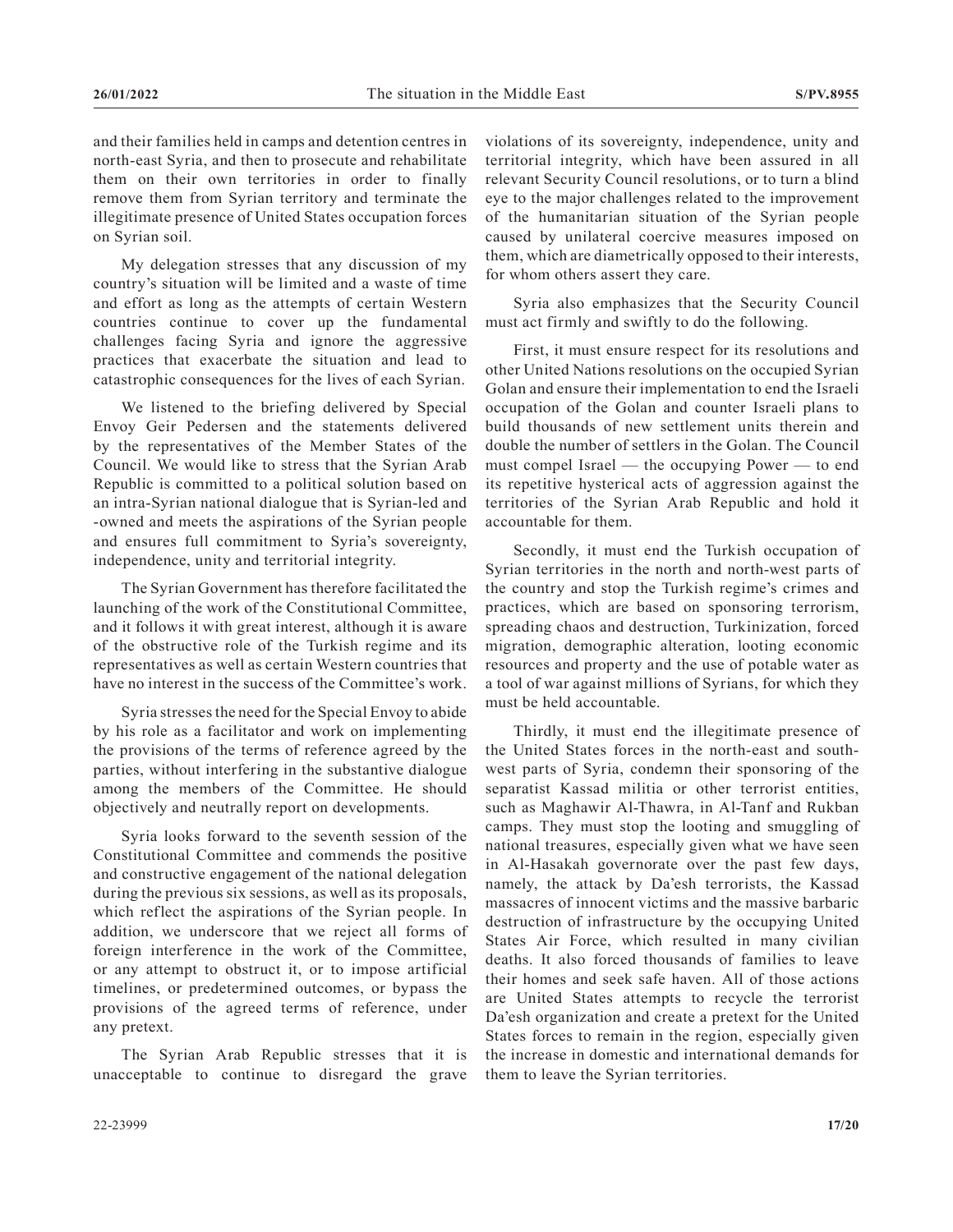Fourthly, it must end the economic terrorist policies and collective punishment through the inhumane, illegitimate and immoral unilateral measures imposed by the United States and the European Union on the Syrian people. They have had a catastrophic impact on every aspect of Syrians' daily lives, especially with the spread of the coronavirus disease pandemic and extreme climate change, which has been compounded by drought, the lack of rain and extreme cold weather this winter

Fifthly, it must implement and ensure respect of all its counter-terrorism resolutions and support the efforts of the Syrian State and its allies to eradicate the vestiges of terrorist groups in Syria, such as Da'esh and the Al-Nusra Front/Hayat Tahrir Al-Sham, and hold countries that sponsor such terrorist organizations accountable for the violations and for any drop of blood that was shed by those terrorist organizations.

In conclusion, the responsibility of the Security Council to maintain international peace and security requires it to act swiftly to counter any violation of the Charter of the United Nations and deter any violation of its resolutions. It must address the issues that come under its consideration objectively and with neutrality, including preventing its use by some countries as a platform to target other United Nations States Members.

**The President**: I now give the floor to the representative of Turkey.

**Mr. Keçeli** (Turkey): We speak often in this Chamber of the need to tackle the root cause of a conflict. The fact is that the root cause of the crisis in Syria was political. The Syrian people have been deprived of their basic human rights and fundamental freedoms. They have known injustice for decades the injustice of not having the protection of a proper constitution. The conflict emerged when the Syrian people overcame fear and sought democratic rights, freedoms and a democratic constitution. We cannot pretend that, were hostilities to cease, the Syrian people would be happy to return to the pre-conflict status quo. The root cause of the conflict remains, which is the restriction of fundamental rights and freedoms by the Al-Assad regime.

We speak of accountability in this Chamber. We therefore must remain accountable to the Syrian people. Yet there are some who wish to normalize relations with the regime, when instead we must normalize the implementation of the universal human rights afforded to the people of Syria. We know that the only way that that will happen is by advancing the political process through the Constitutional Committee, thereby achieving a political settlement in accordance with resolution 2254 (2015). In accordance with that approach, we held the seventeenth international meeting on Syria in the Astana format.

We support and appreciate efforts by Special Envoy Pedersen, which we hope will lead to the success of the Constitutional Committee. Yet, so far, we have not seen any goodwill on the part of the regime. It is clear that they intend to stall the process until they kill the opposition on the ground. The regime's attacks in Idlib specifically target civilians and civilian infrastructure. Strikes destroyed the Al-Arshani pumping station, which serves as a water source for almost one quarter of a million people. A recent targeted attack on a farm is yet another example of violence perpetrated by the regime. Those attacks have become commonplace, but that does not make them any less heinous. They are grave violations of international humanitarian law.

Some actors in the region have misguidedly tied their hopes of eradicating Da'esh to another terrorist organization — the Kurdistan Workers' Party/ People's Protection Units (PKK/YPG). We have consistently warned the international community about that terrorist organization. On numerous occasions, we have expressed our concerns that members of Da'esh are being released in exchange for bribes, which will only aid in its resurgence. The recent prison break and subsequent clashes demonstrated once again the impotence and unreliability of the PKK/YPGdominated Syrian Democratic Forces.

Let us also briefly address the acts of aggression by the PKK/YPG for the sake of the Council. More than 350 civilians died last year during terror attacks by the PKK/YPG. They attacked Al-Shifa hospital in Afrin. They recruited child soldiers. They prevented civilians from returning to their homes, including Kurds and Yazidis. They violently suppressed peaceful civilian protests. They arrested Arabic teachers. Those acts and atrocities are well documented in the reports of international organizations and non-governmental agencies.

Most recently, last Thursday, seven civilians, five of whom were children, were killed, and 30 civilians were injured by rocket fire from the terror group. We assure the Council that all terrorist organizations, be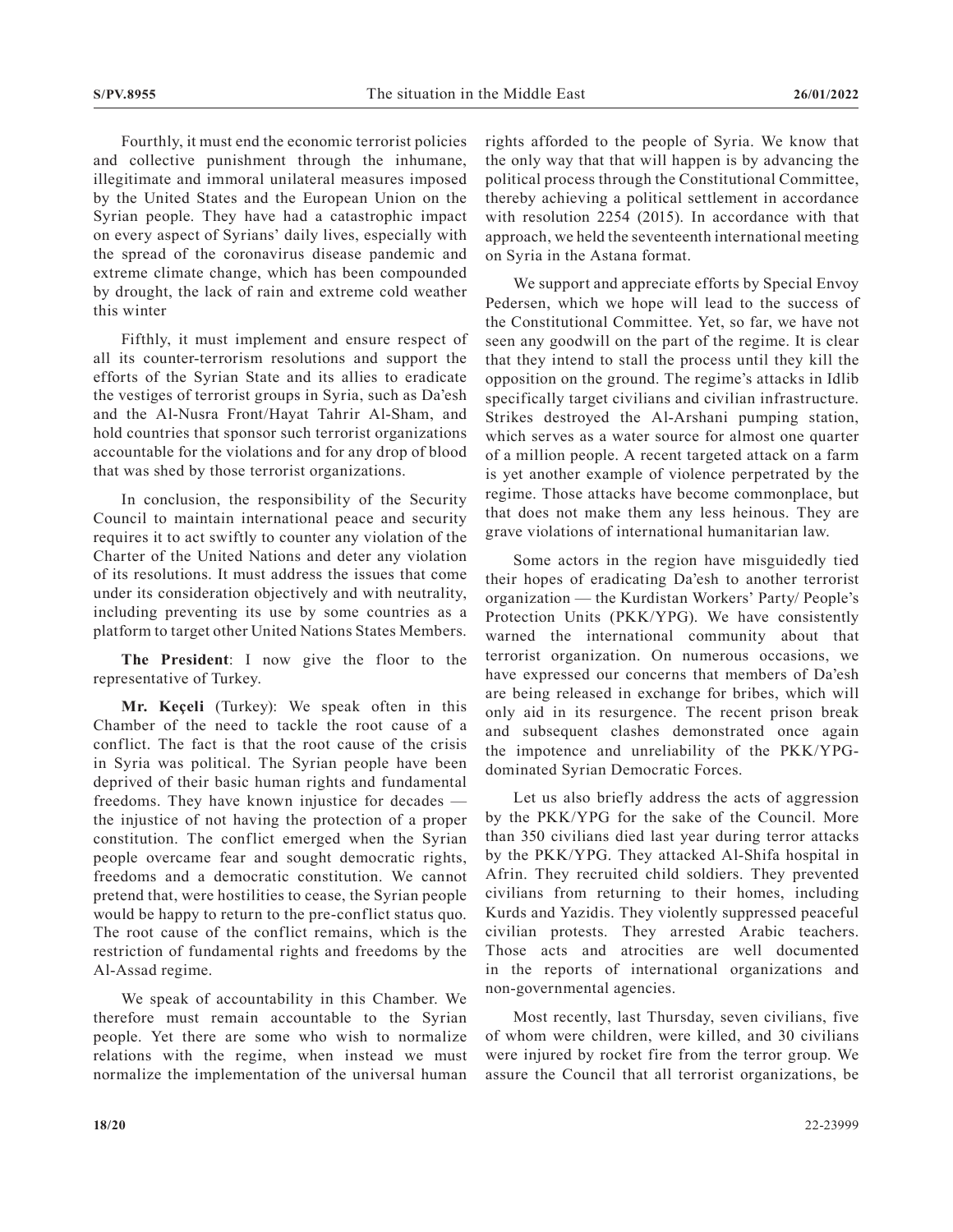they PKK/YPG or Da'esh, will pay for the atrocities they commit. Turkey will never tolerate any terrorist organization. No terrorist organization will find safe haven along our borders.

In order to establish a lasting political solution in Syria, there should be no support from the international community to the regime or to the terror organizations. The world entrusted the permanent members of the Council to maintain world peace, to uphold the Charter of the United Nations and to protect the people we have pledged to serve. We have elected the non-permanent members to do the same. Unfortunately, so far, the Security Council has failed the Syrian people. We implore all members of the Council to act now and save the people of Syria and their future.

We will not honour the lies and baseless allegations of the Syrian regime with a response. Their presence here is an affront to the Syrians that lost their lives at the hands of the regime.

**The President**: I give the floor to the representative of the Islamic Republic of Iran.

**Mr. Takht Ravanchi** (Islamic Republic of Iran): During 2021, Syria witnessed a relatively calm military situation and a gradual return of refugees and displaced persons. At the same time, Syria's bilateral relations with some countries have improved. Likewise, the convening of the fifth and sixth meetings of the Constitutional Committee, despite the challenges, have raised hopes for the convergence of views among the parties.

Despite such significant developments, the sovereignty and territorial integrity of Syria continue to be seriously violated, either through the occupation or by the aggressions of the Israeli regime and terrorist activities. As such, the sufferings of the Syrian people resulting from occupation and aggression, as well as the imposition of unlawful and inhumane sanctions, continue.

The Syrian crisis has no military solution and cannot come to an end without bringing its occupation to an end, restoring its sovereignty and territorial integrity and confronting the threat of terrorism. To that end, all occupying and uninvited foreign forces must leave Syria without any precondition or further delay.

Additionally, the Council must strongly condemn the holding of the recent provocative meeting of the Israeli Cabinet in the occupied Syrian Golan and its stated intent to build two new settlements there. The Council must compel the Israeli regime to end the occupation of the Syrian Golan. As has recently been stated by the Movement of Non-Aligned Countries, any actions aimed at changing the legal and demographic status of the occupied Syrian Golan are null and void and have no legal effect.

Moreover, the guarantors of the Astana format, in a joint statement following their meeting in December, condemned continuing Israeli military attacks in Syria, which violate international law, international humanitarian law and the sovereignty of Syria and neighbouring countries, as well as endangering stability and security in the region, and called for their cessation. They also considered the abuses of civil aircraft by the Israeli regime as a cover for its aggressions on Syrian territory to be a stark violation of international regulations, endangering the lives of civilians.

On the political track, as was conveyed to Mr. Pedersen during his recent visit to Tehran, Iran supports his ongoing efforts aimed at holding the Constitutional Committee's next meeting soon. We emphasize again that the Committee must work in full accordance with its terms of reference and rules of procedure, without any external interference or pressure and without setting any artificial deadline for its work or any other conditions of a similar nature. Ultimately, it must be a truly Syrian-led and Syrianowned effort and the role of the United Nations must be exclusively to facilitate that process.

Iran will continue to make its serious contribution to the efforts related to the release of detainees and, in that regard, urges all parties to cooperate towards the realization of that noble humanitarian endeavour. The unanimous adoption of resolution 2585 (2021) last year was an important development. The resolution must be implemented fully, effectively and in a balanced manner, particularly with respect to the early recovery projects and the removal of unilateral sanctions. We once again reject separatist activities and illegitimate self-rule initiatives in Syria, and condemn any effort to support those illegal measures.

The Syrian crisis must be settled peacefully and in accordance with the principles of international law, particularly the principle of full respect for the sovereignty and territorial integrity of States. The Islamic Republic of Iran continues to support the